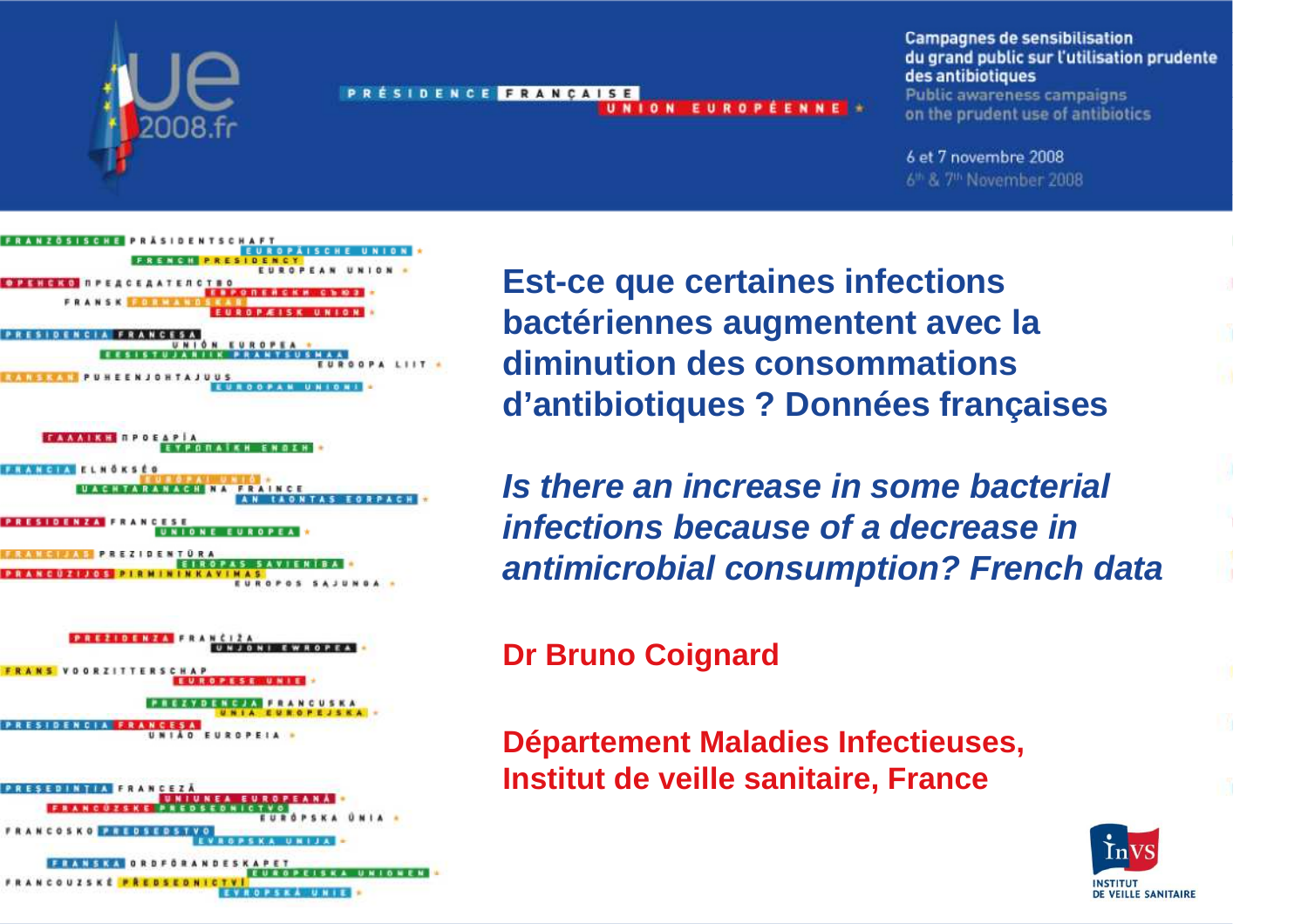#### **Data sources**

- $\bullet$  **EPIBAC** 
	- –**network of hospital microbiologists, since 1985**
	- – **objectives : to measure the national incidence of the most frequent, community-acquired, invasive bacterial infections**

ÉSIDENCE FRANÇAISE

UNION EUROPÉENNE

- **assessment of temporal trends**
- **evaluation of the impact of national programs**
- **H. influenzae, S. pneumoniae, S. pyogenes (S. agalactiae, L. monocytogenes, N. meningitidis)**

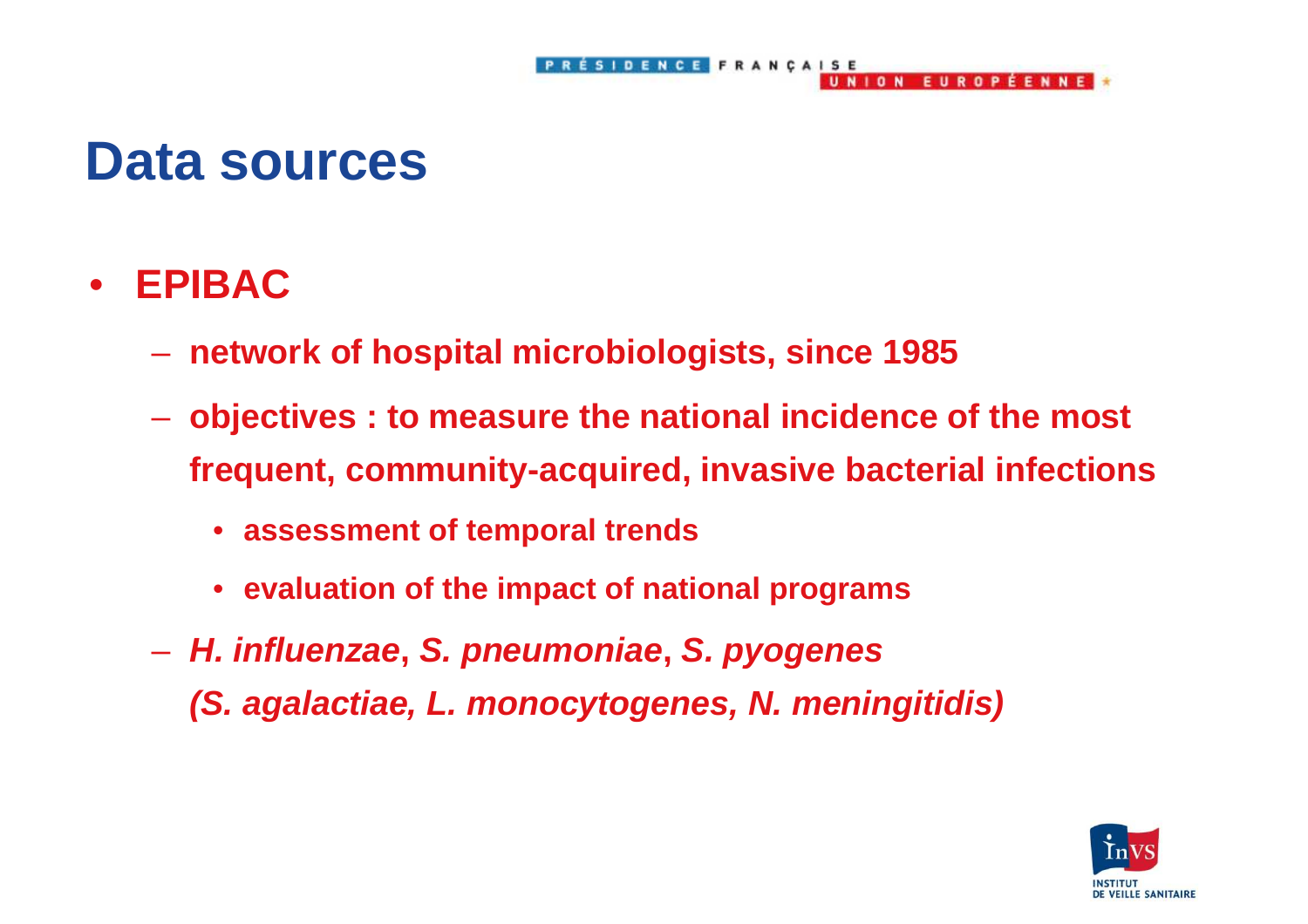## **EPIBAC : Methods (1)**

 $\bullet$ **Yearly surveillance of selected invasive bacterial infections**

SIDENCE FRANÇAISE

UNION EUROPÉENNE

- $\bullet$  **Criteria for targeting specific bacteria** 
	- **community-acquired infections,**
	- **high lethality,**
	- **Holland** and the control **availability of prevention measures (1990)**
- $\bullet$  **Bacteraemia** 
	- **bacteria isolated from at least one blood sample**
	- **duplicates removed**

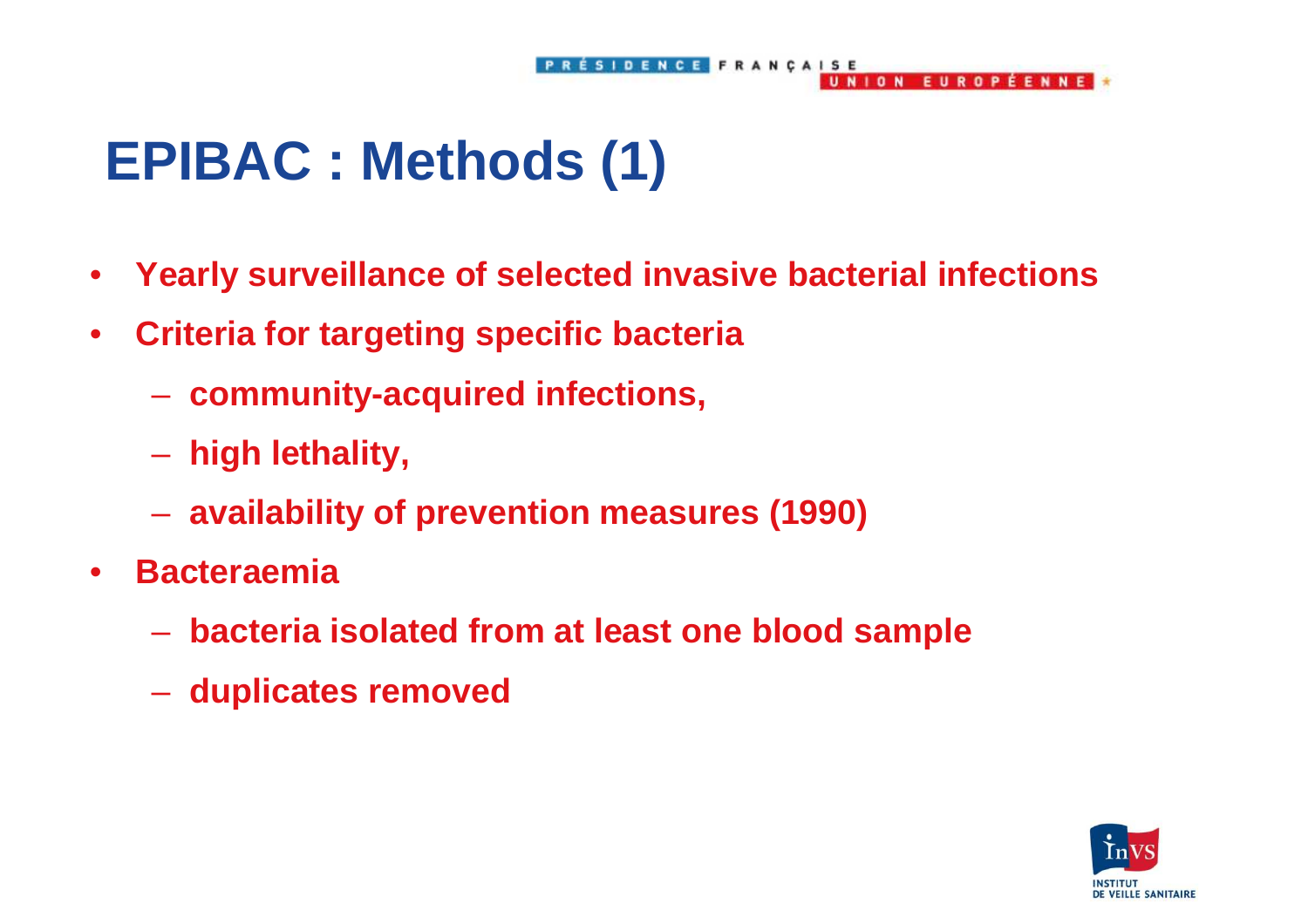## **EPIBAC : Methods (2)**

 $\bullet$  **Coverage : ratio of admissions in participating hospital wards to the total number of admissions in all French hospital wards (for those treating such infections only)** 

**IDENCE FRANÇAISE** 

UNION FUROPFENNEL

- **Completeness of reporting : capture-recapture studies using independant data sources**
- $\bullet$ **National incidence estimates :**

**Reported cases (n) / Coverage (%) / Completeness (%)** 

**French population (N)** 

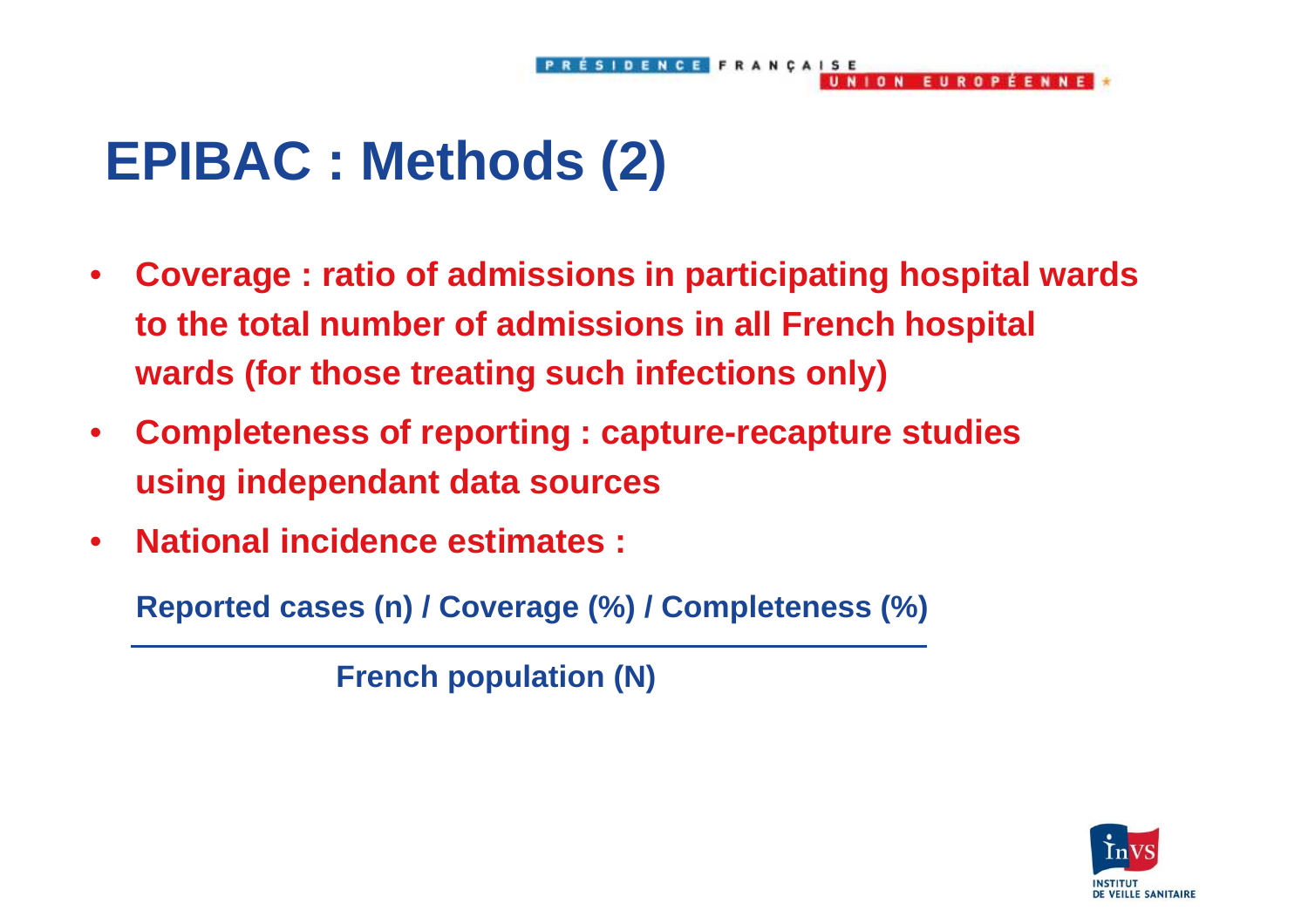### **EPIBAC : 2007 data**

- $\bullet$  **300 participating laboratories** 
	- **230 general public hospitals**
	- **55 teaching public hospitals**
	- **15 private hospitals**
- $\bullet$ **National coverage = 78% of admissions**
- $\bullet$ **Completeness of reporting (2000 – 2007) = 80%**

**IDENCE FRANCAISE** 

NION EUROPÉENNE

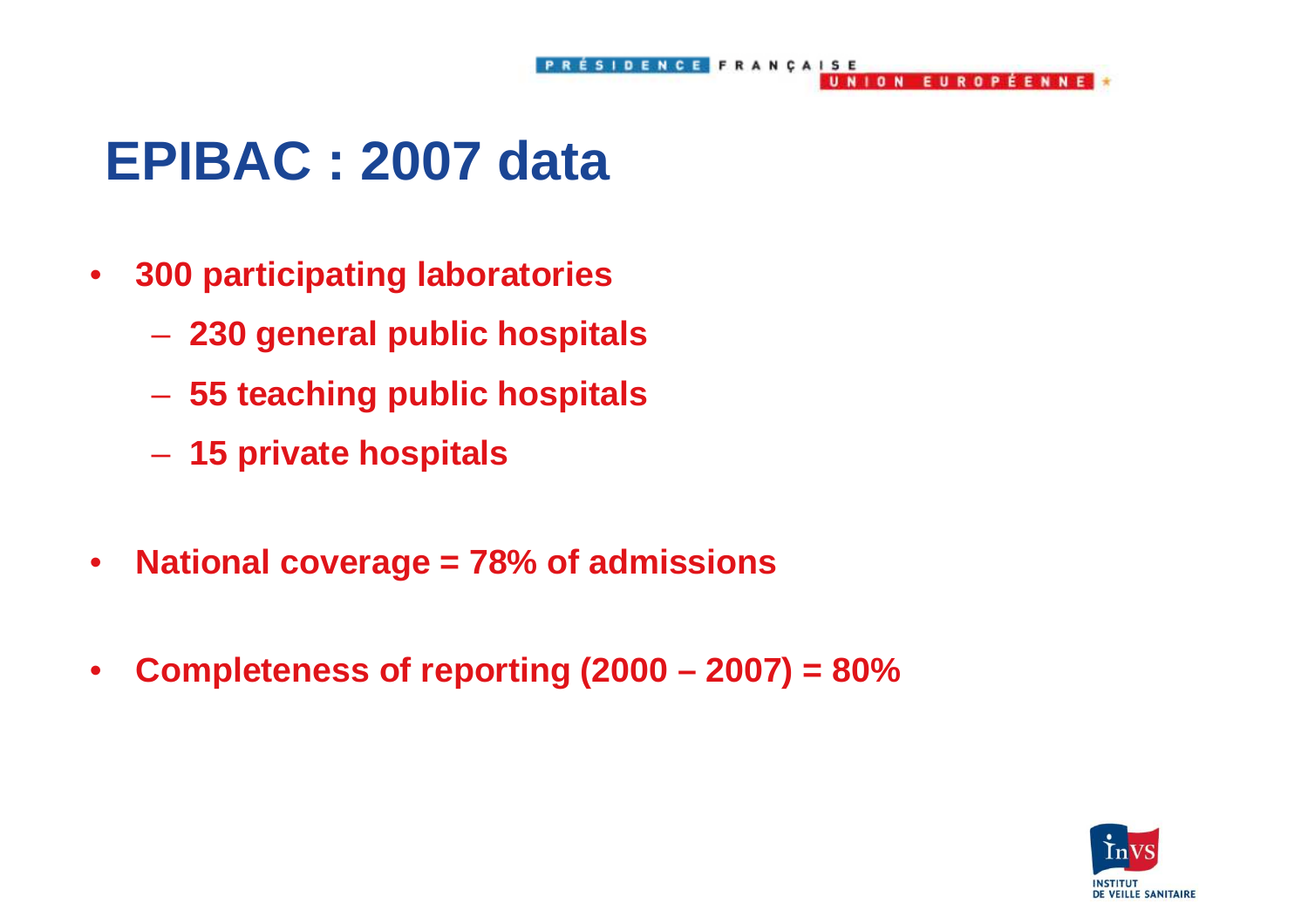## **EPIBAC : Haemophilus influenzae**



**New case estimates (N), invasive infections, by type of infection, 1987 – 2007, France** 



**EUPOPFFMME**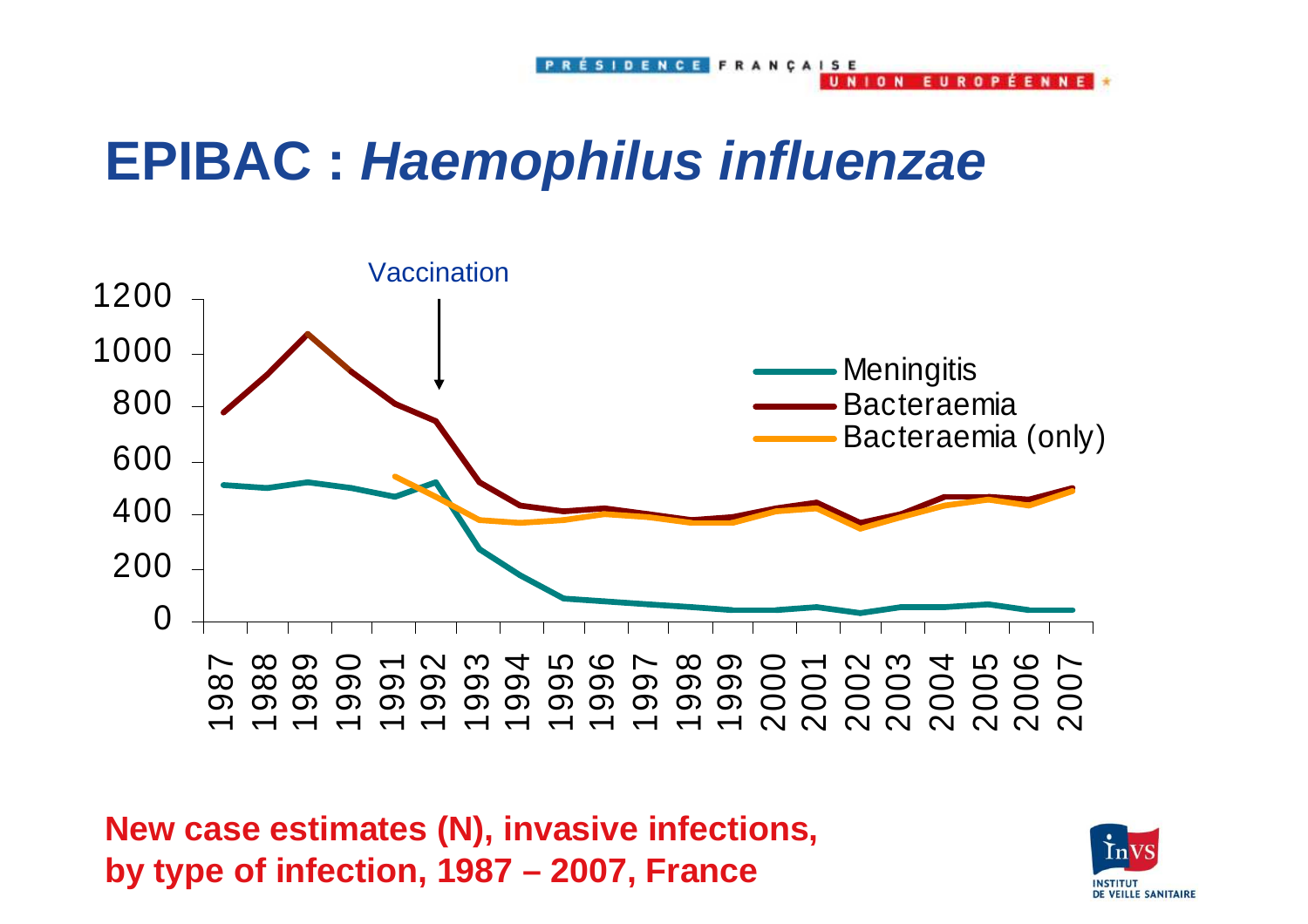#### **EPIBAC : Haemophilus influenzae**



**New case estimates (N), invasive infections, by age, 1991 – 2007, France** 



**FUROPFFNNF**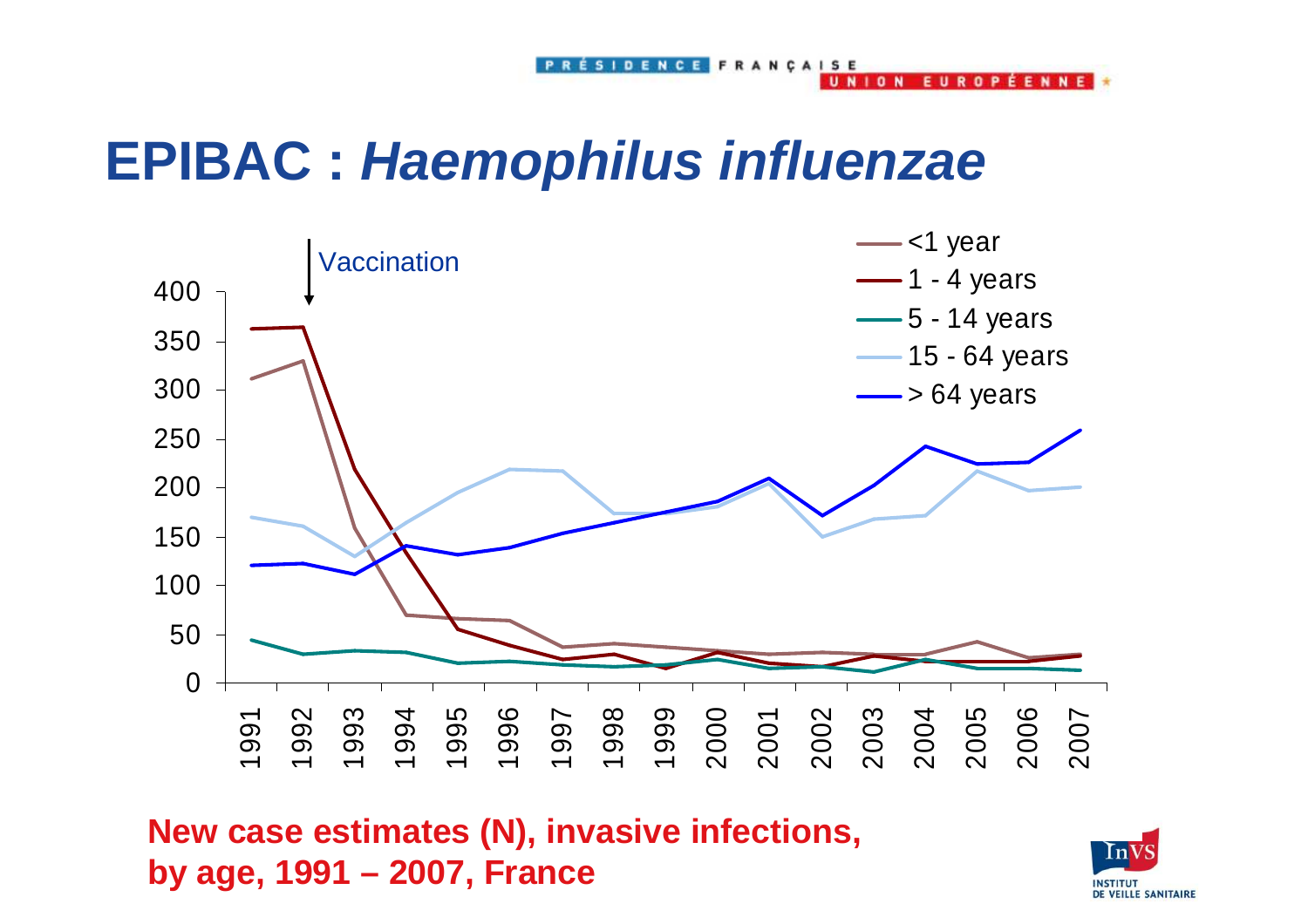#### **EPIBAC : Haemophilus influenzae**



**Incidence of meningitis among infants < 5 years, 1991 – 2007, France** 

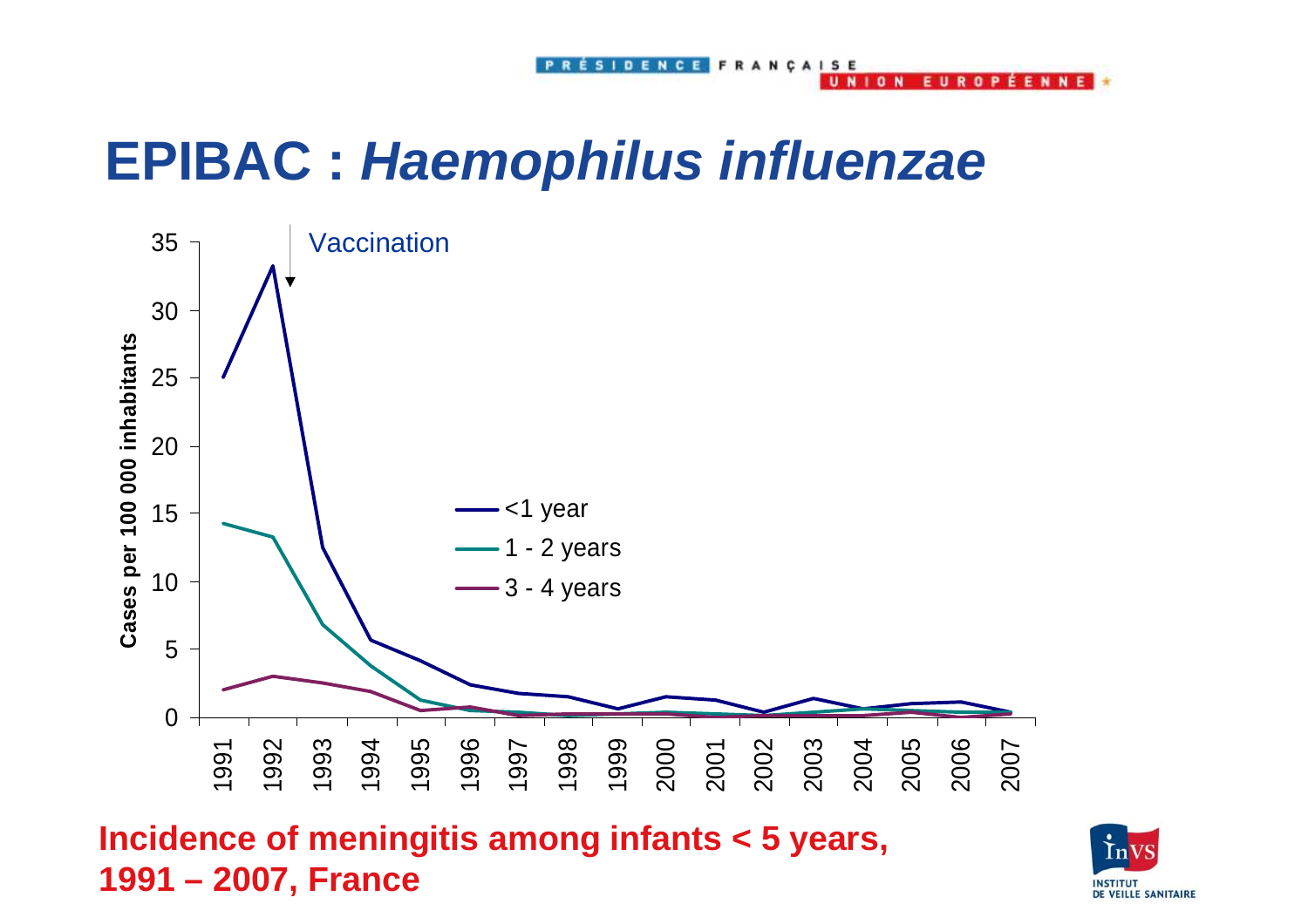**IDENCE FRANCAISE** 

**FUROPFFNNF** 

#### **EPIBAC : Haemophilus influenzae**

- $\bullet$  **Invasive infections** 
	- **among infants, a sustained decrease in incidence since the early 90's (introduction of vaccination)**
	- **among elderly, an increase in the number of new cases since the 90's, probably related to a change in thedemographic structure of the population**
- $\bullet$  **No evidence for an increase in invasive infections related to the decrease in antimicrobial consumption**

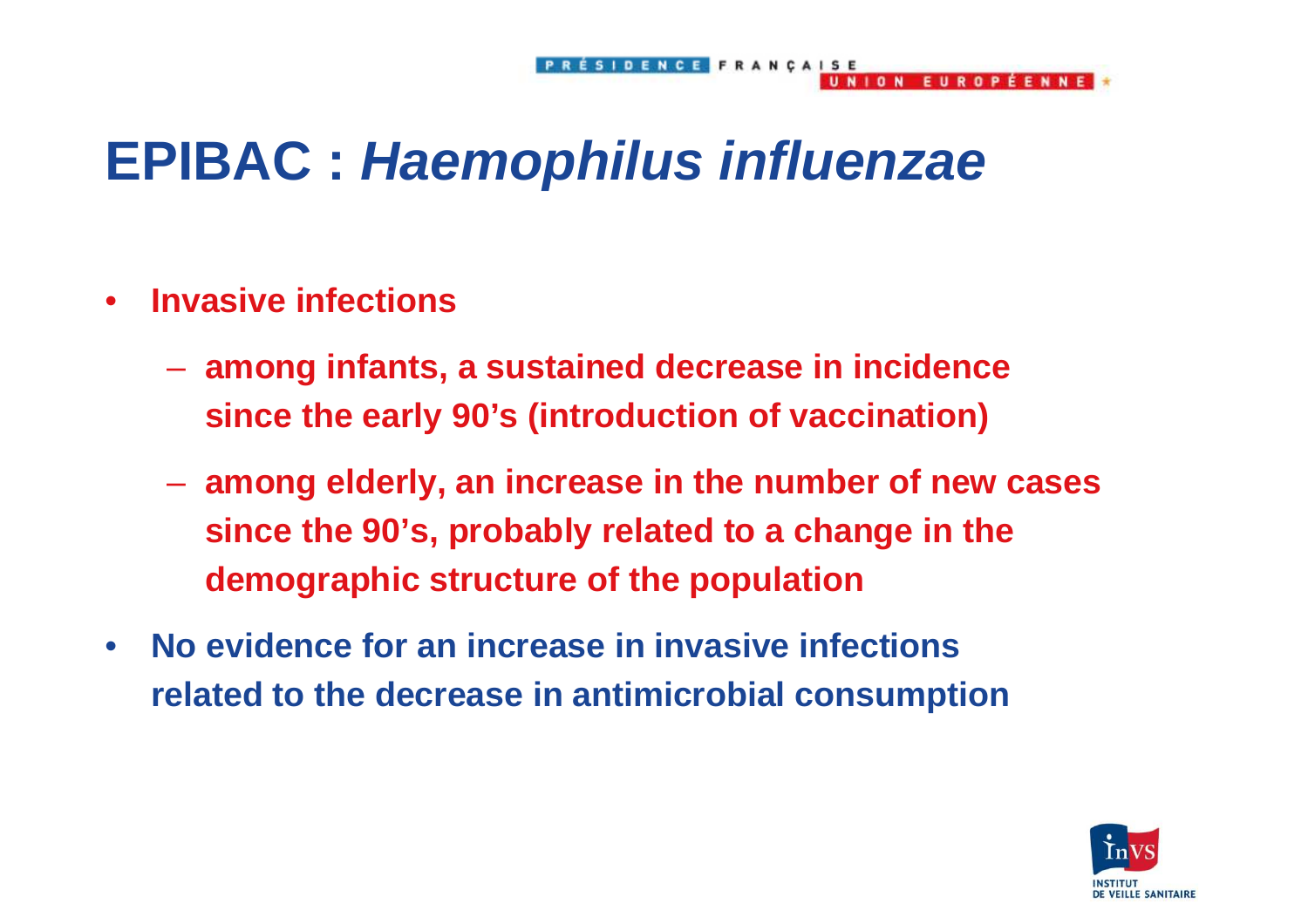## **EPIBAC : Streptococcus pneumoniae**

SIDENCE FRANCAIS

 $10N$ 

E II P

 $n<sub>p</sub>$ 

**EENNE** 



**Incidence of meningitis among infants < 5 years, 1998 – 2007, France (corrected for coverage and completeness of reporting)** 

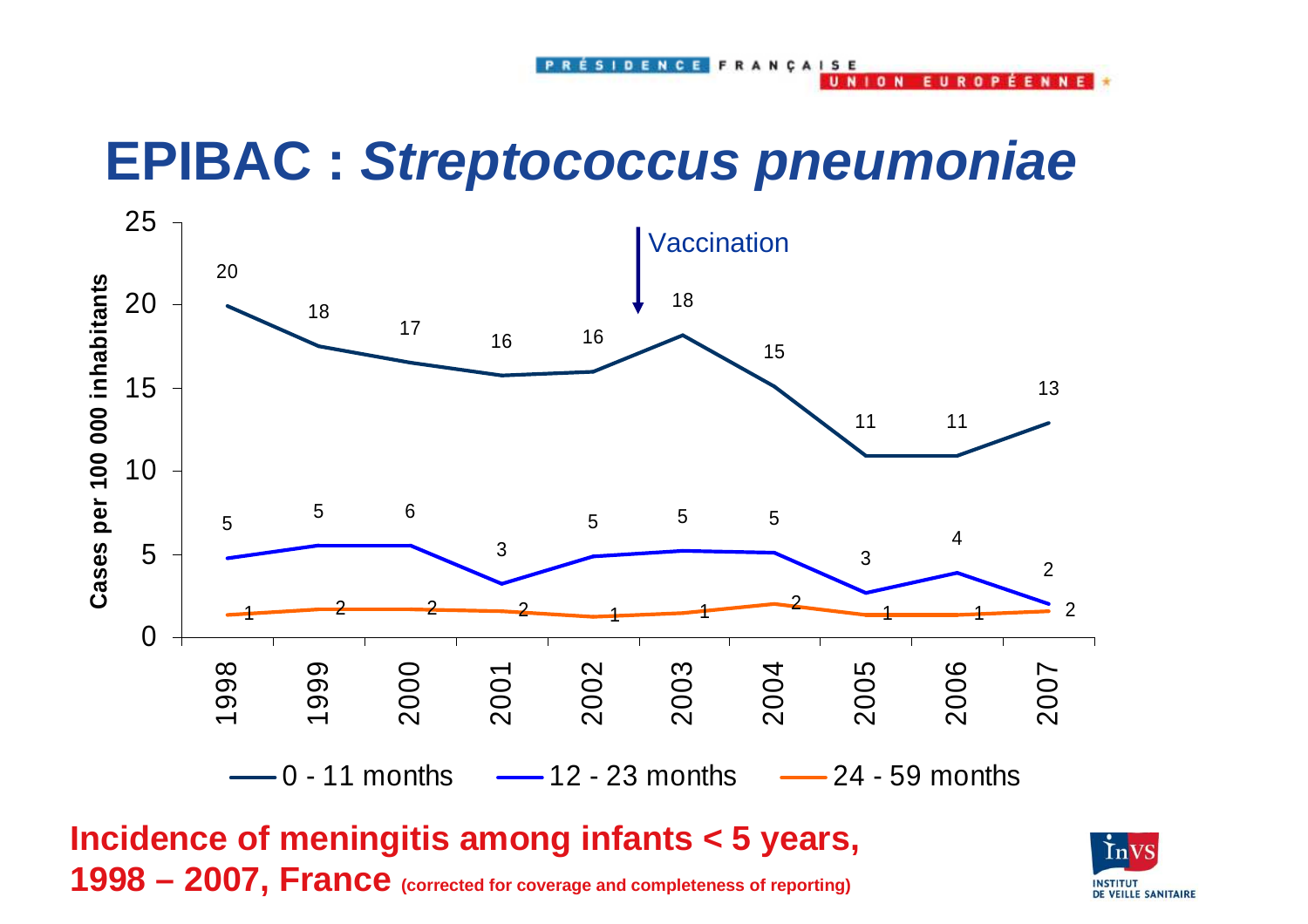SIDENCE FRANCAIS

#### **EPIBAC : Streptococcus pneumoniae**



**Incidence of bacteraemia among infants < 5 years, 1998 – 2007, France (corrected for coverage and completeness of reporting)** 



**CMM** 

 $\mathbf{a}$ 

 $10W$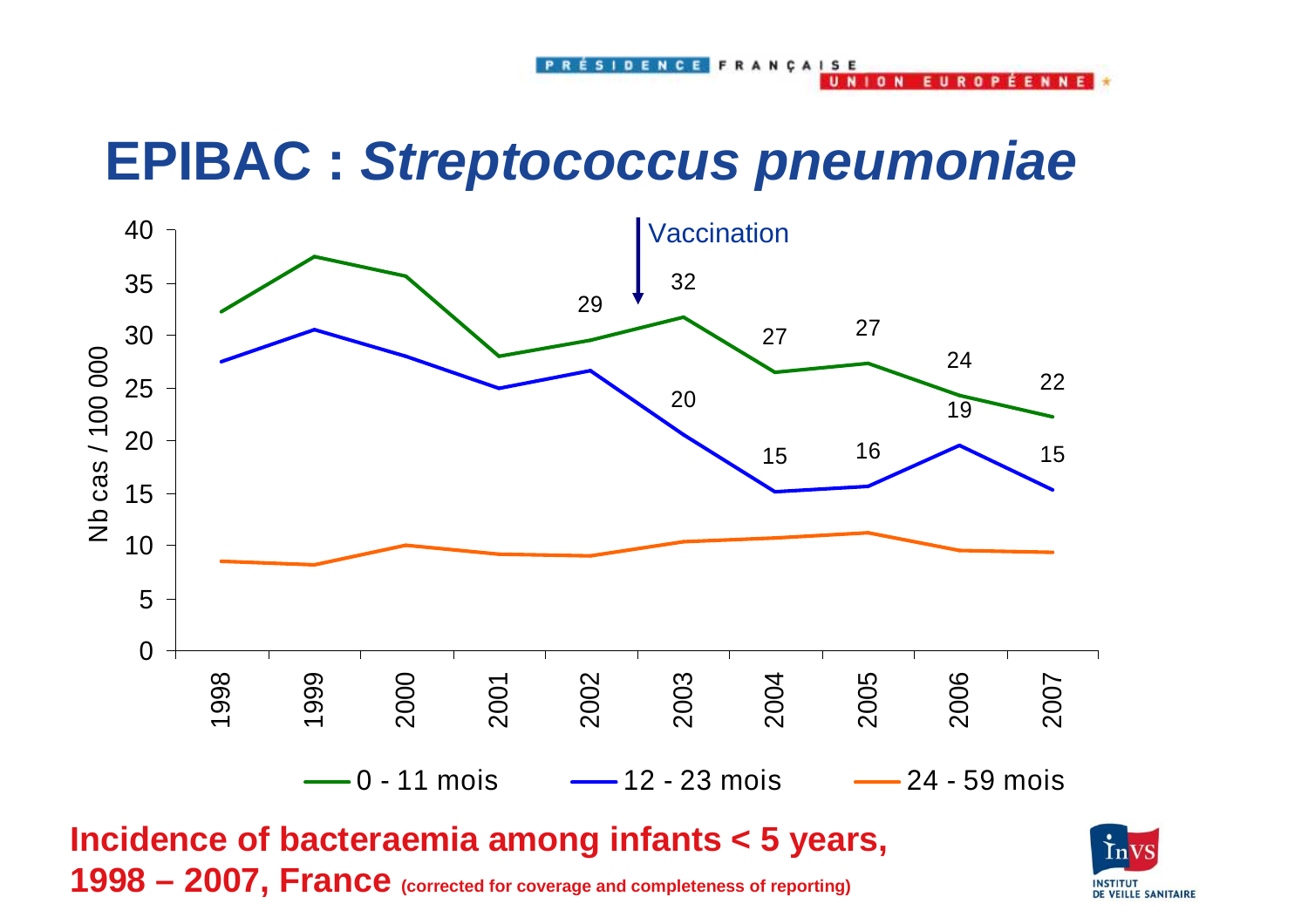$10N$ 

 $\mathbf{a}$ 

### **EPIBAC : Streptococcus pneumoniae**



**Incidence of meningitis among persons > 5 years, 1998 – 2007, France (corrected for coverage and completeness of reporting)** 

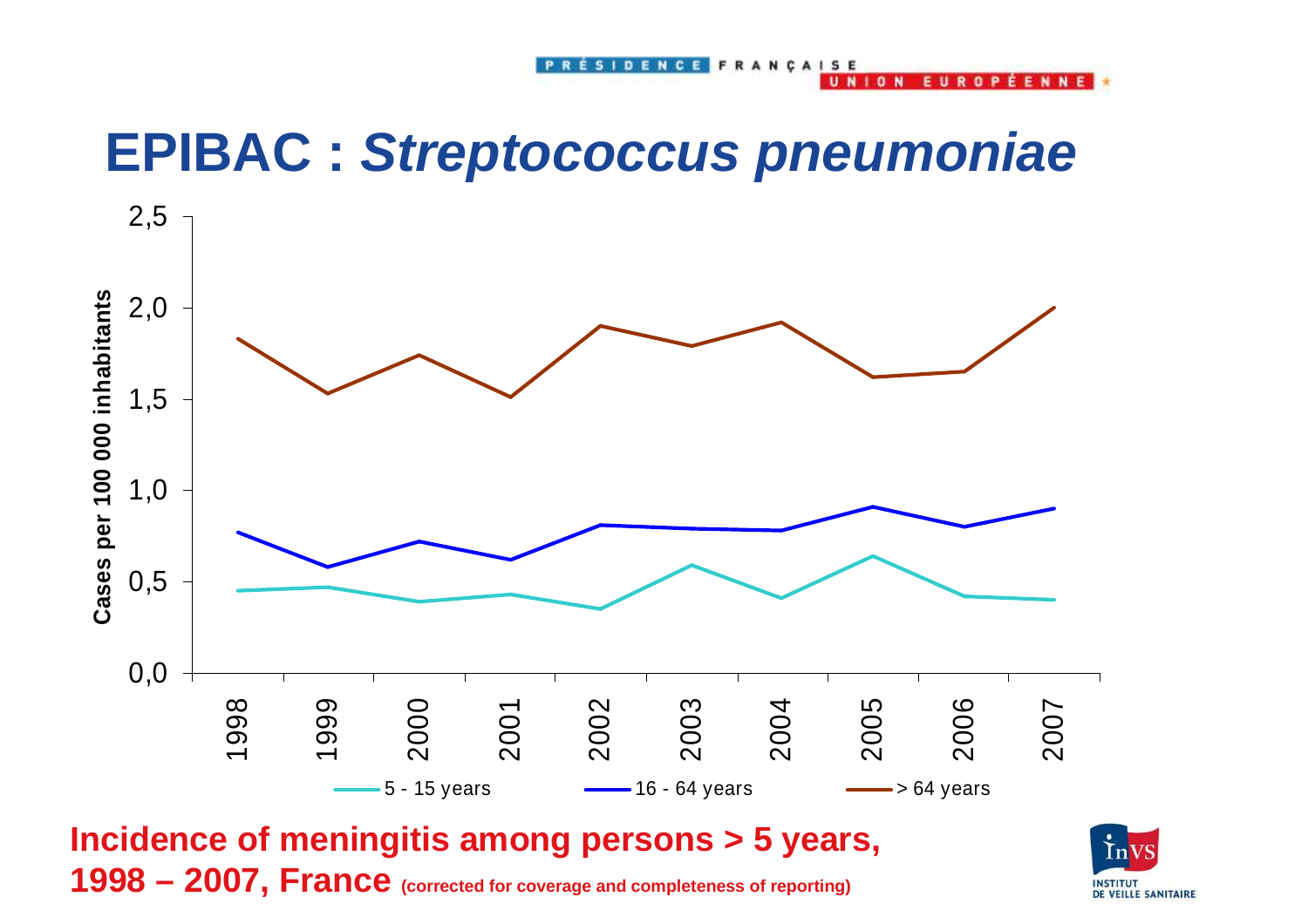**NION** 

**EUROPÉENNE** 

#### **EPIBAC : Streptococcus pneumoniae**



**Incidence of bacteraemia among persons > 5 years, 1998 – 2007, France (corrected for coverage and completeness of reporting)** 

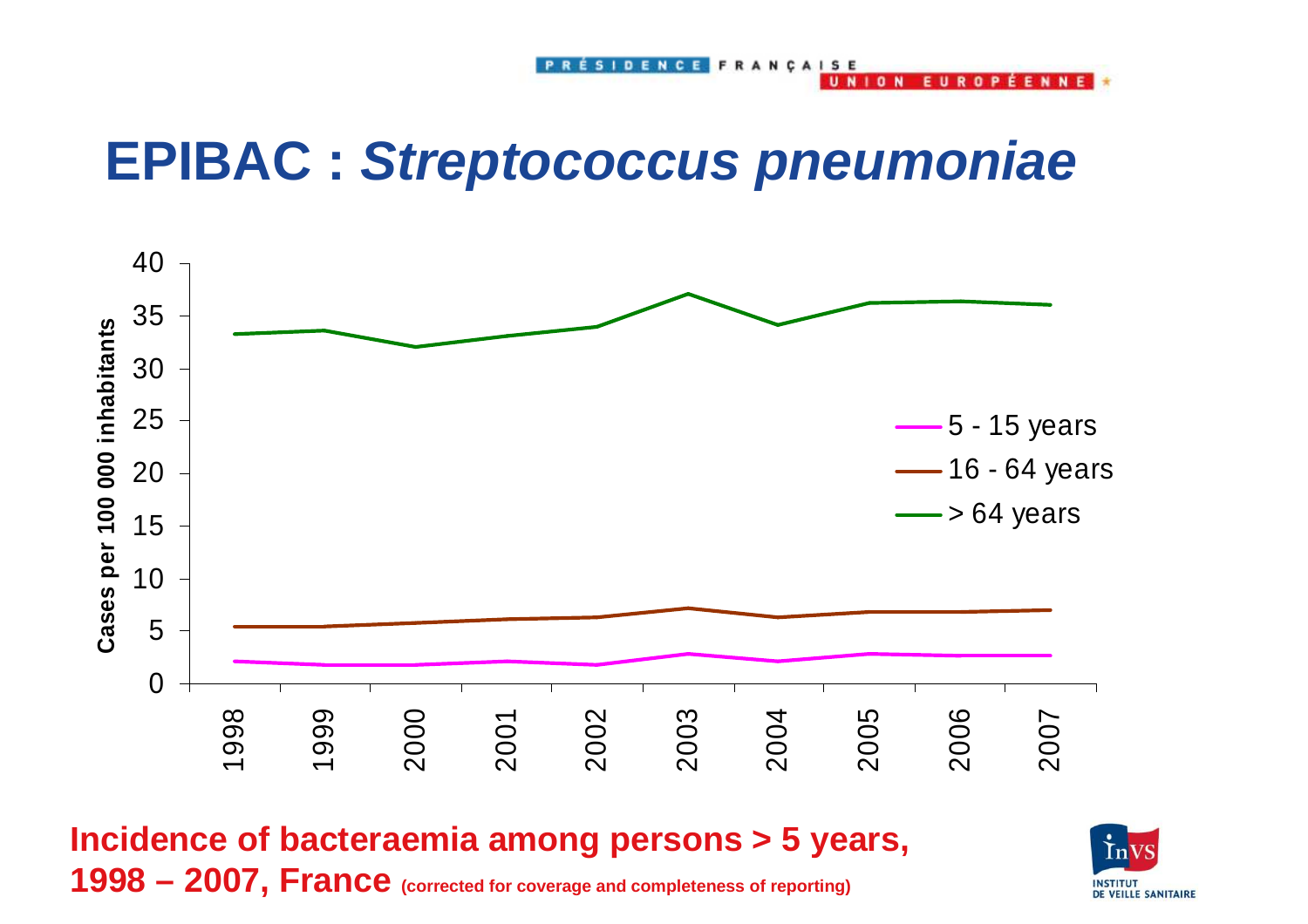#### **EPIBAC : Streptococcus pneumoniae**

- $\bullet$  **Incidence of invasive infections** 
	- **stable from 2006 (10.1 p.100 000) to 2007 (10.2 p. 100 000) (p=0,7)**
	- **stable for meningitis or bacteraemia, in all age classes**
- $\bullet$  **Among infants < 2 years old, a decreasing trend is observed for meningitis since 2003 (after introducing PCV7)**
- $\bullet$  **No evidence for an increase in invasive infections related to the decrease in antimicrobial consumption**



**FUROPEENNE**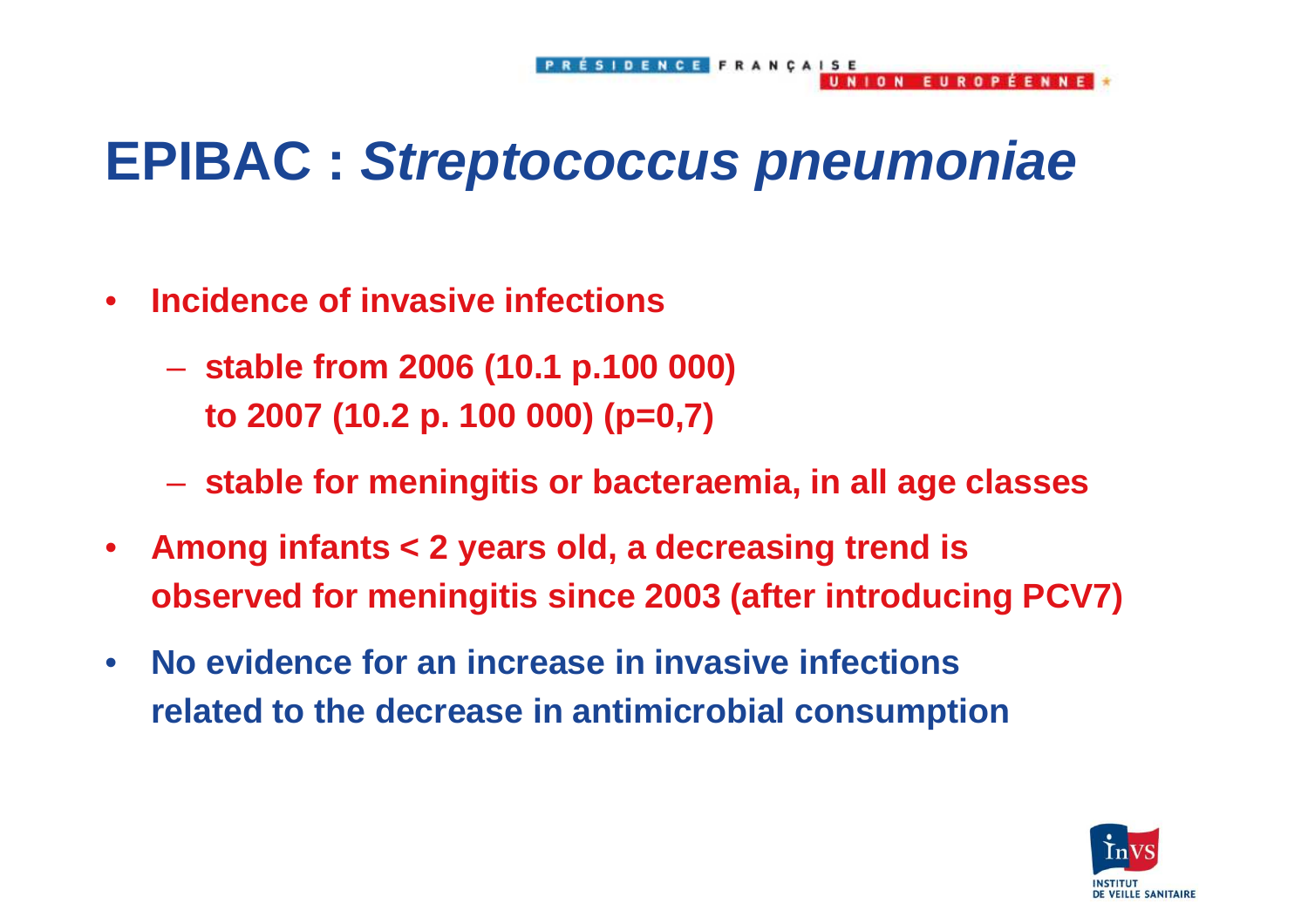**NION** 

**FUROPFFNNF** 

## **EPIBAC : Streptococcus pyogenes (A)**



**New case estimates (N), invasive infections, by age, 1991 – 2007, France (corrected for coverage)** 

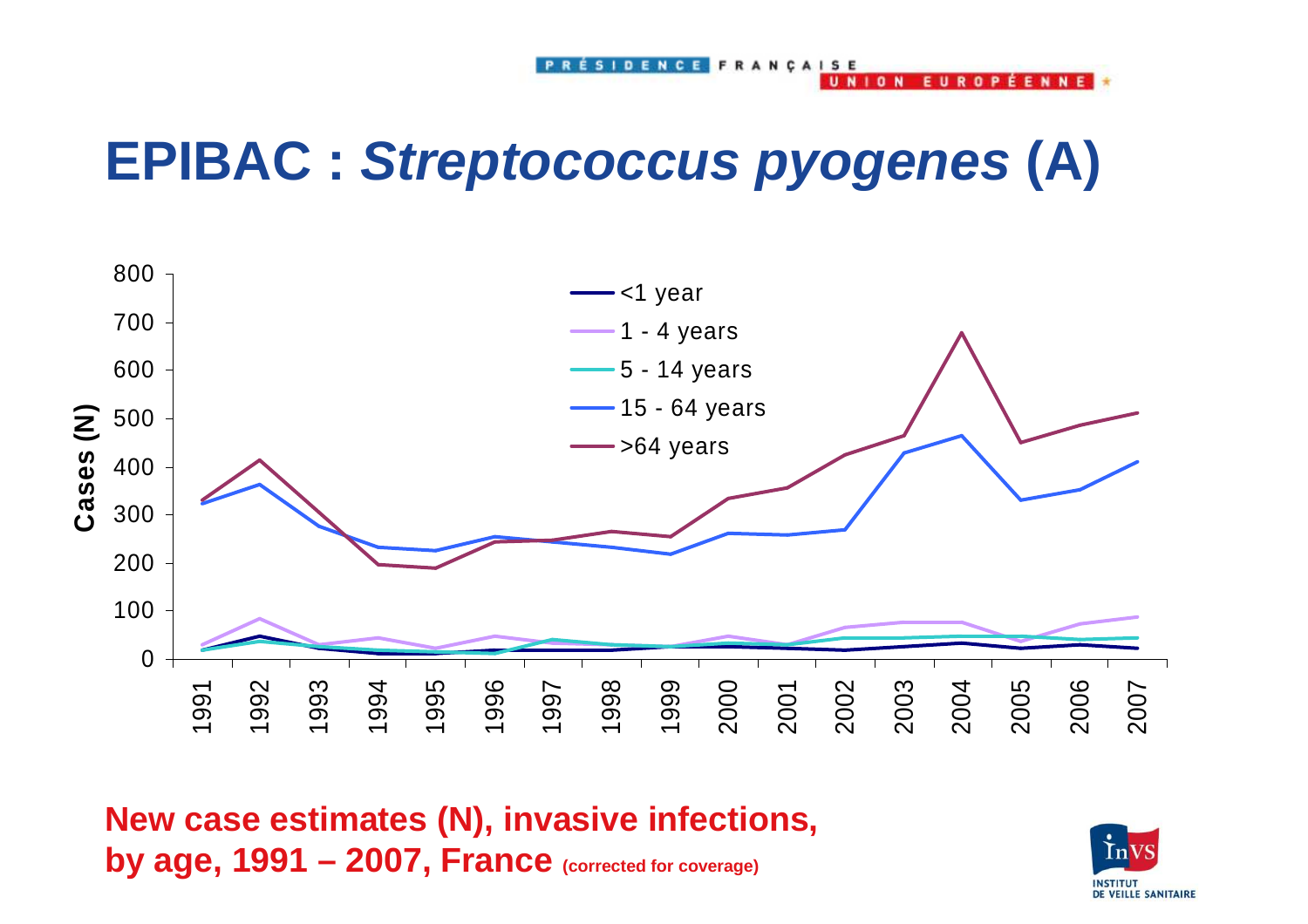$1<sub>n</sub>$  N

 $\mathbf{a}$ 

## **EPIBAC : Streptococcus pyogenes (A)**



**New case estimates (N), invasive infections, by age, from 0 to 14 years, 1991 – 2007, France (corrected for coverage)** 

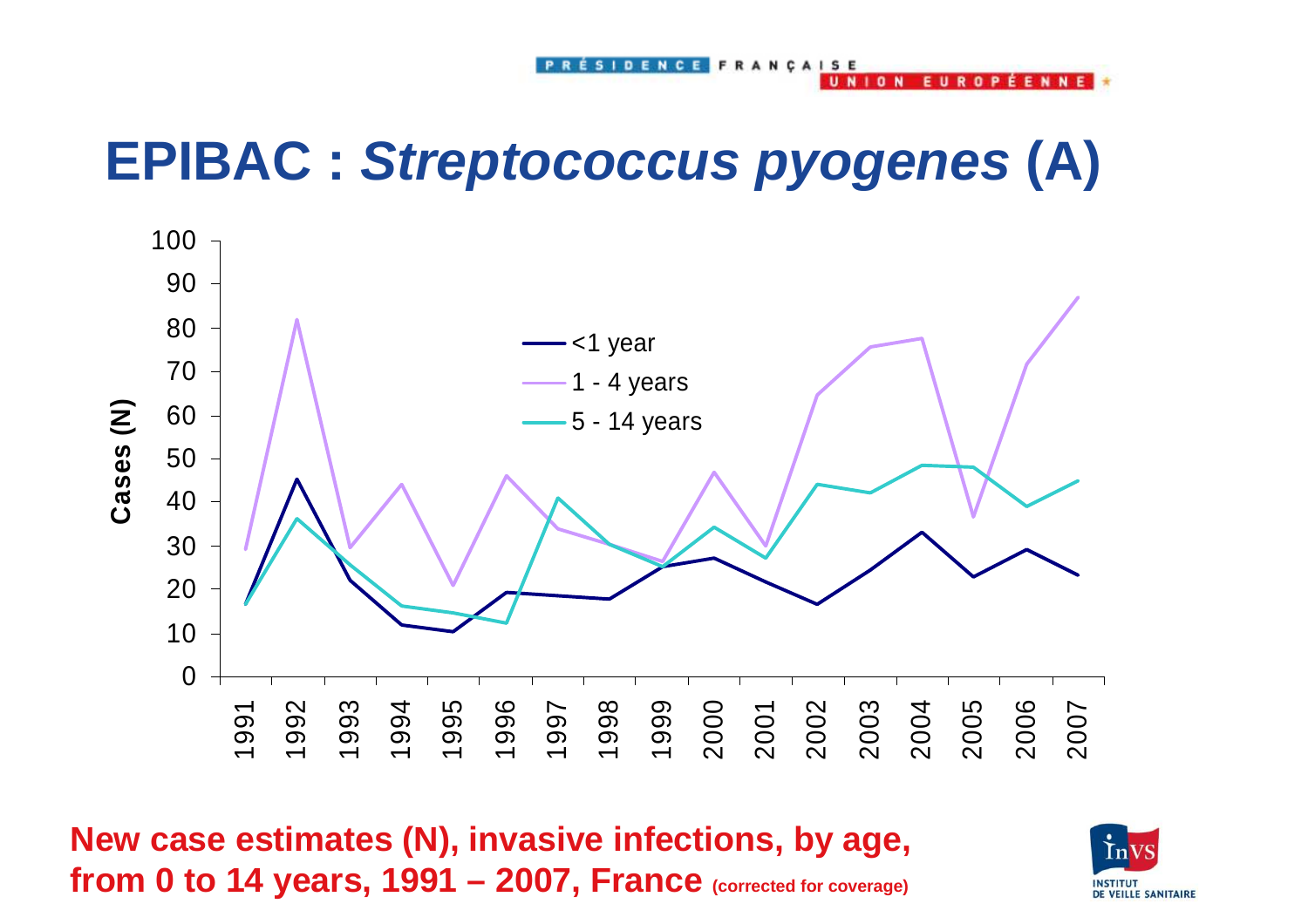## **EPIBAC : Streptococcus pyogenes (A)**

- $\bullet$  **Since the end of the 90's : a increasing trend in the number of new cases of invasive infections. However:** 
	- **Line Common observed in other European countries [Lamagni TL et al. Eurosurveillance 2005]**
	- –**started before the national plan for a rational use of antibiotics**
	- **Hart Committee not specific of lower classes of age (infants)**
	- **Line Common related to particular strains with greater invasive capacity?**
- $\bullet$  **Most recent trends (since 2000) : incidence of Streptococcus pyogenes invasive infections from 2005 to 2007 similar to those observed from 2000 to 2004 (1.6 cases p. 100 000) (p=0.5)** 
	- **Line Common this is observed among all classes of age**
- $\bullet$  **No evidence for an increase in invasive infections related to the decrease in antimicrobial consumption**



**FUROPEENNE**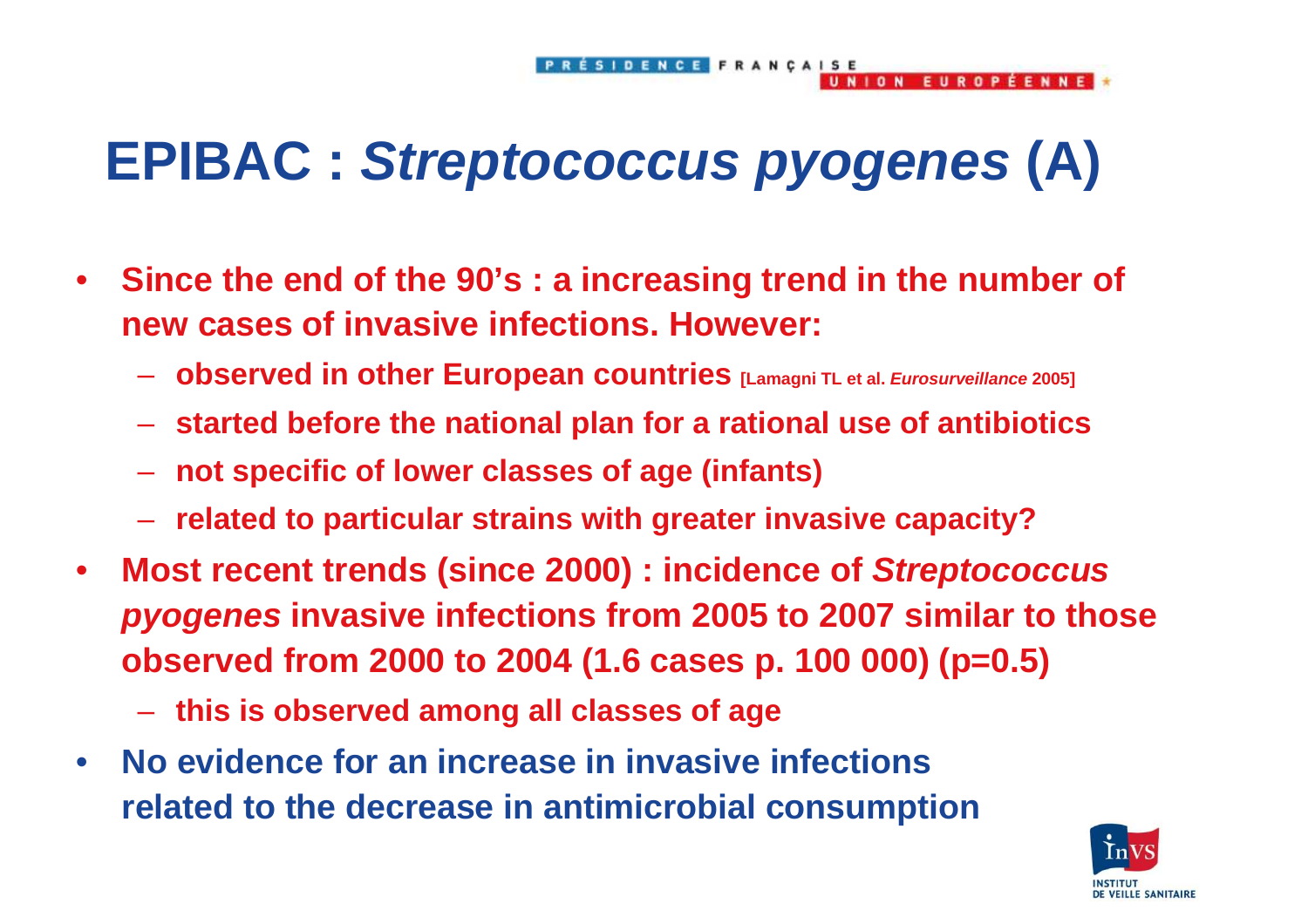# **Conclusion**

• **Temporal trends, by age and type of infection, at national level, for the most frequent community-acquired infections**

ÉSIDENCE FRANÇAISE

UNION EUROPÉENNE

- $\bullet$  **No evidence for an increase in invasive bacterial infections related to the decrease in antimicrobial consumption in France** 
	- **Hart Communication for H. influenzae, S. pneumoniae, S. pyogenes (A)**
	- –**also for S. agalactiae (B), N. meningitidis (data not shown)**
- $\bullet$  **Questions** 
	- – **what as the evidence for suspecting an increase in invasive bacterial infections, associated with a better antimicrobial use?**
	- **Hart Committee what studies should be implemented for analysing trends in other, less frequent bacterial infections?**

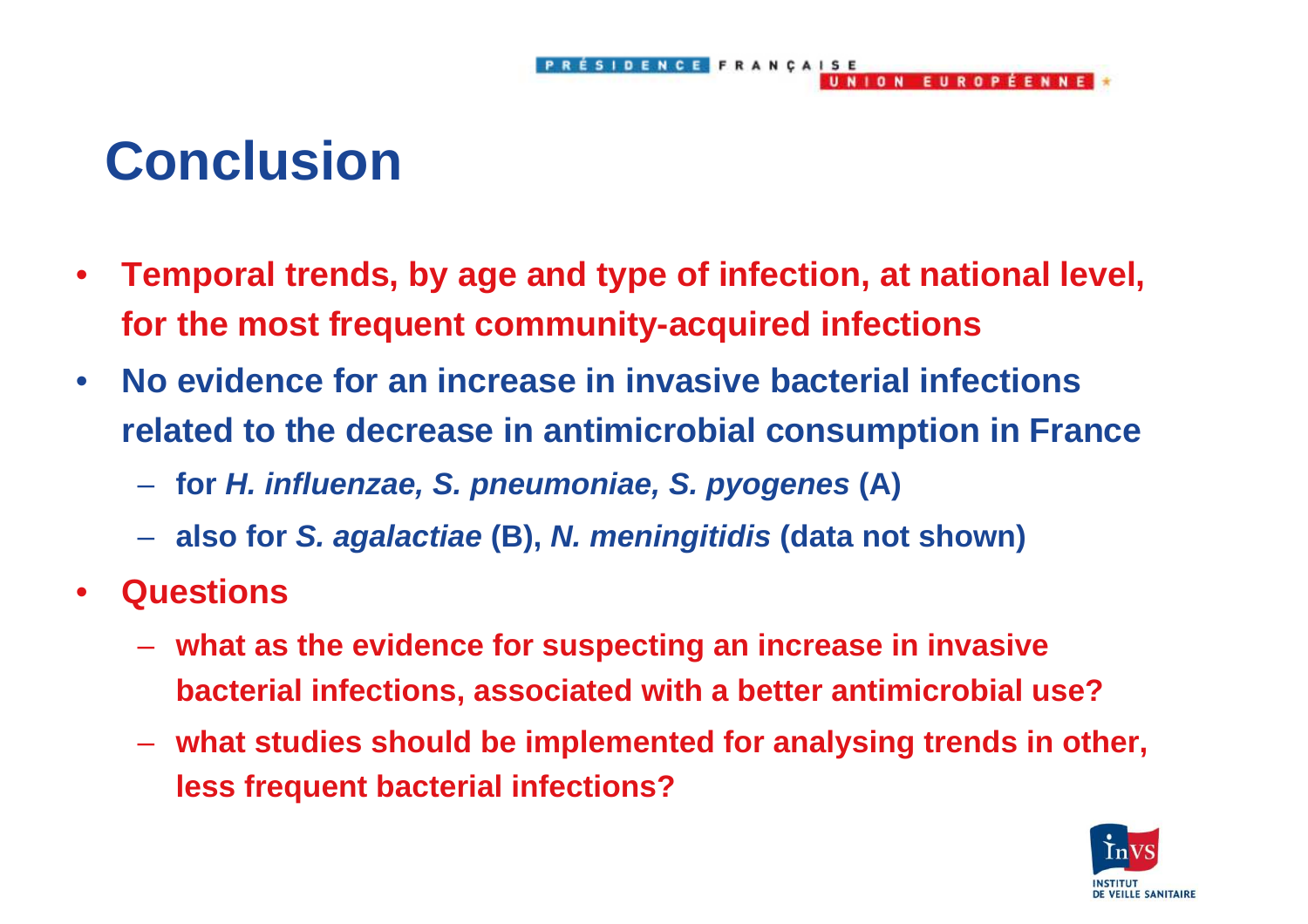



**EUROPEAN UNIO** 







**UNIONEN EVROPSKÁ UNIE** 

- • **InVS : S. Georges, A. Lepoutre, I. Parent, D. Levy-Bruhl, JC. Desenclos**
- $\bullet$ **EPIBAC participating laboratories**
- •**CNR Méningocoques**
- • **all physicians and microbiologists who reported cases**

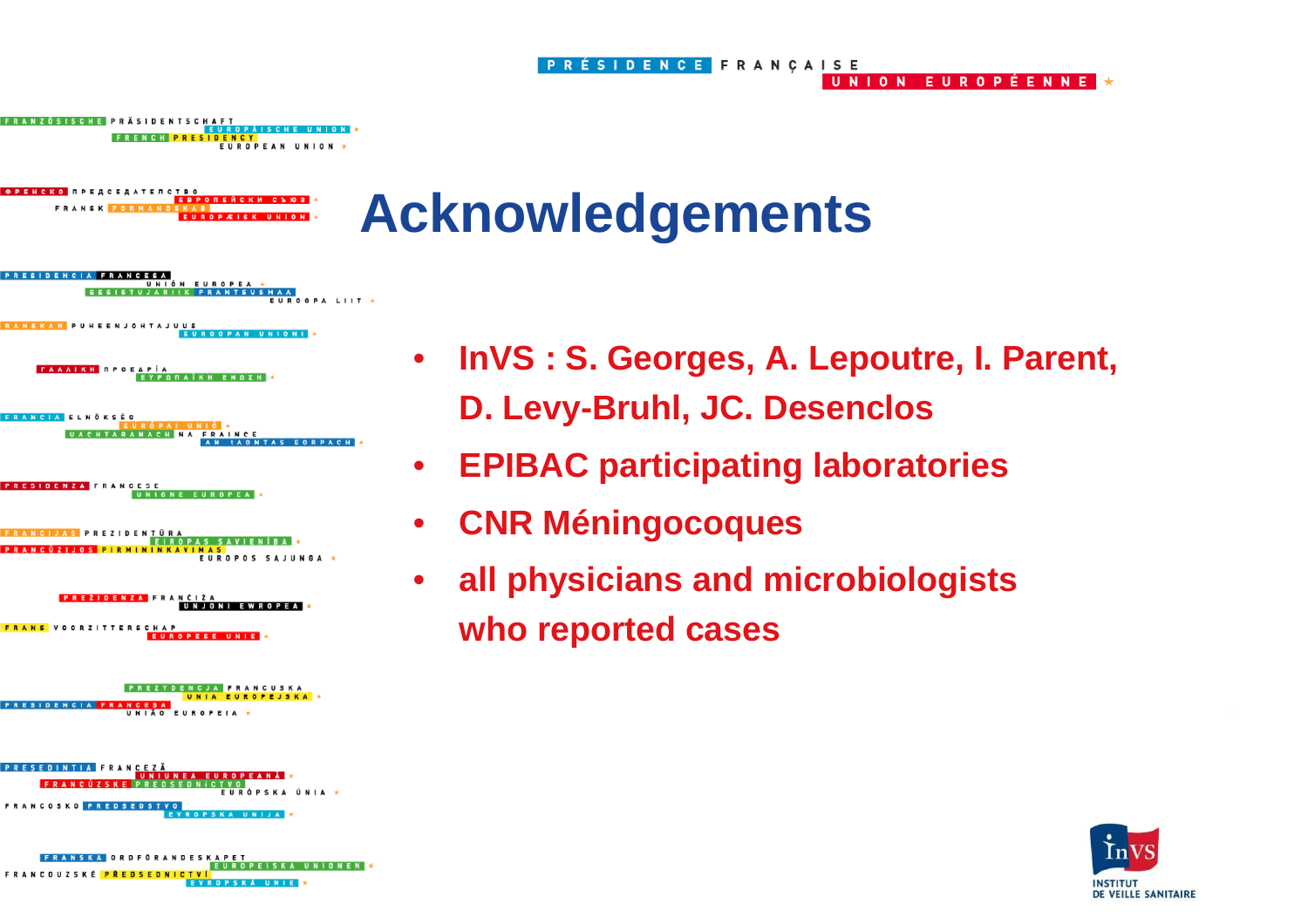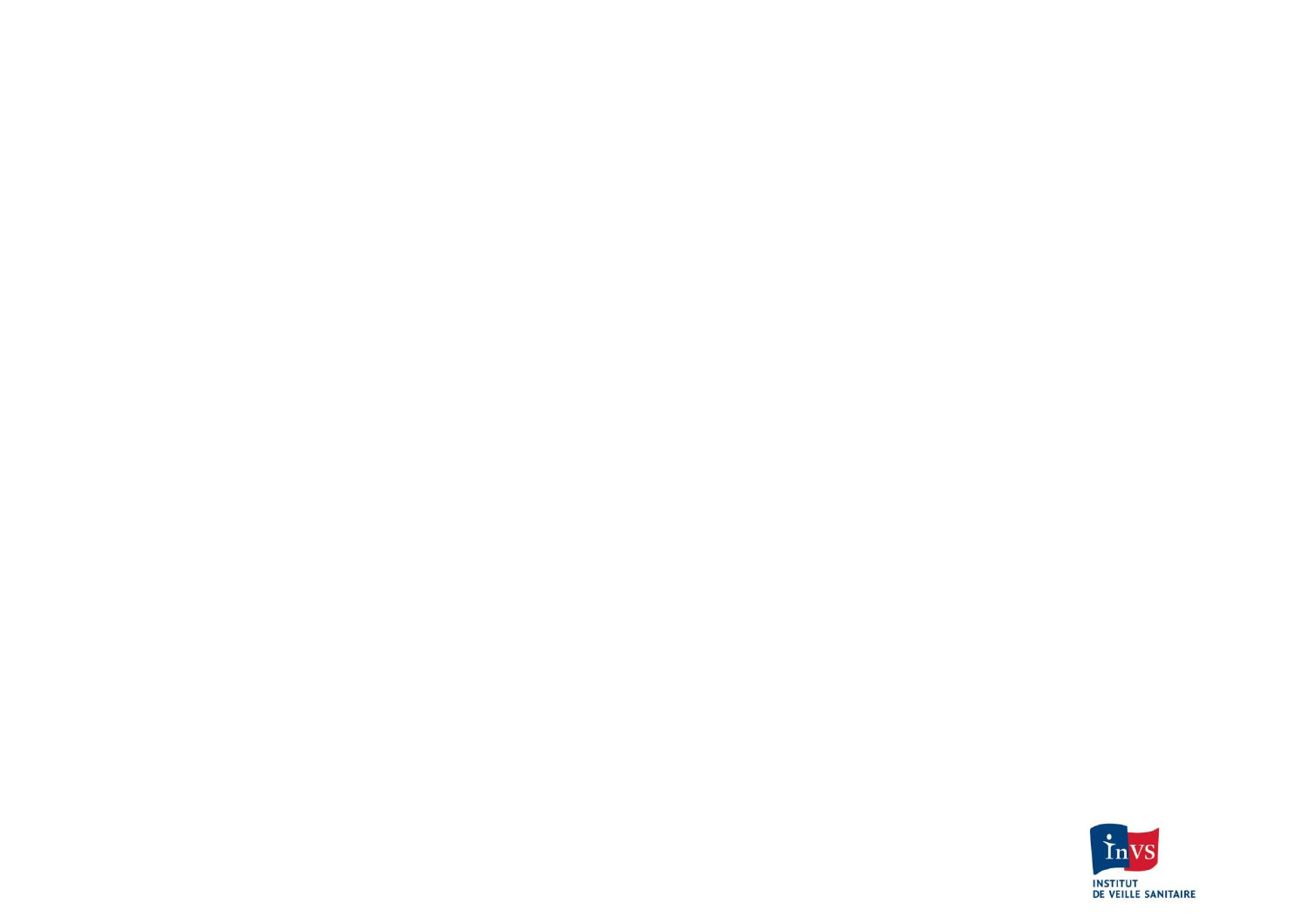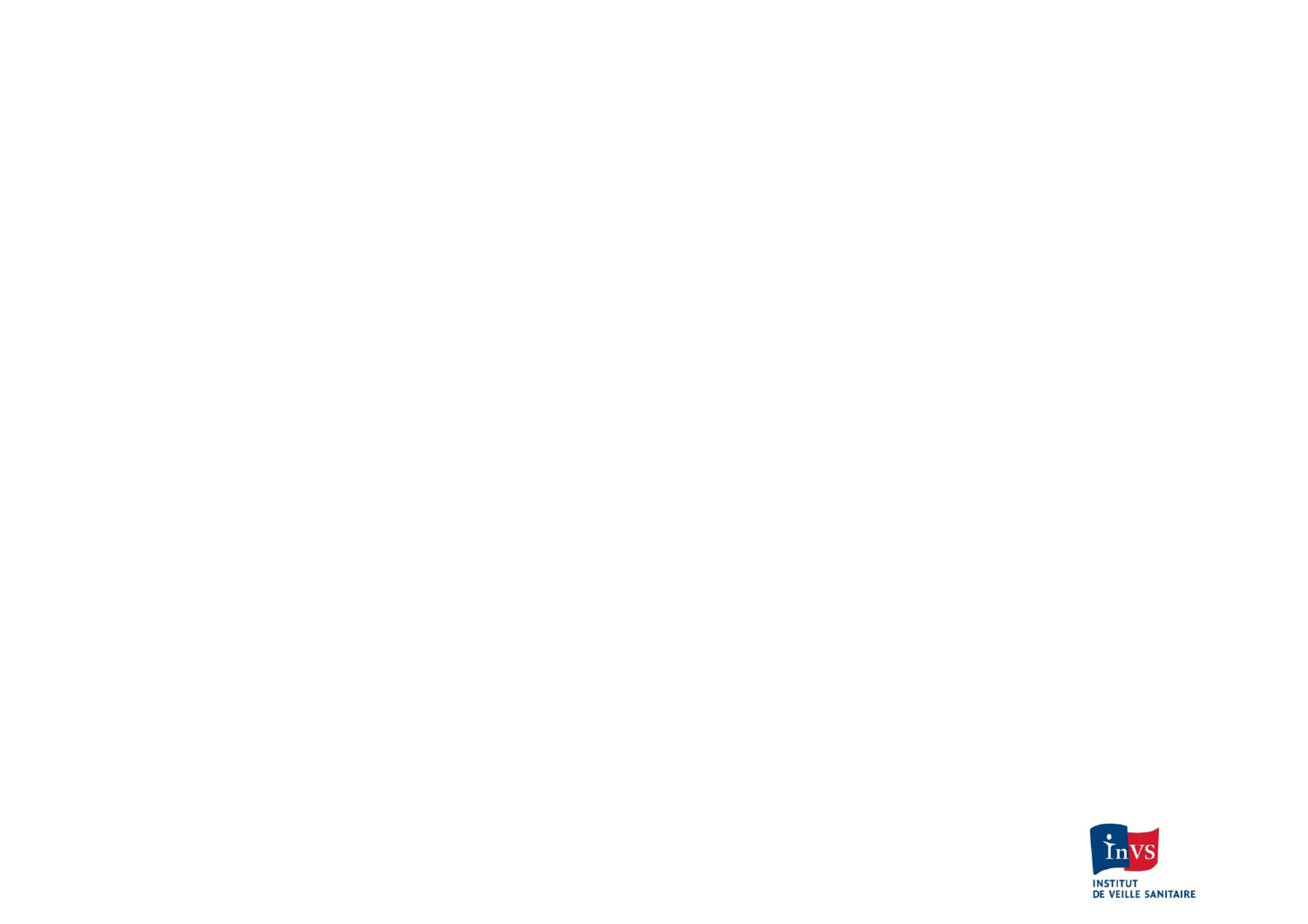## **EPIBAC : bacterial species**

| <b>Bacterial species</b> |                    | Cases (N)                        |                                      | <b>Incidence</b><br>p. 100 000 |  |
|--------------------------|--------------------|----------------------------------|--------------------------------------|--------------------------------|--|
|                          |                    | <b>Corrected for</b><br>coverage | <b>Corrected for</b><br>completeness |                                |  |
| H. influenzae            | <b>Meningitis</b>  | 47                               | 58                                   | 0.09                           |  |
|                          | Bacteraemia (only) | 437                              | 547                                  | 0.89                           |  |
| S. pneumoniae            | <b>Meningitis</b>  | 529                              | 662                                  | 1.07                           |  |
|                          | Bacteraemia (only) | 5671                             | 7 0 8 9                              | 11.52                          |  |
| S. pyogenes              | <b>Meningitis</b>  | 15                               | 19                                   | 0.03                           |  |
|                          | Bacteraemia (only) | 961                              | 1 202                                | 1.95                           |  |
| S. agalactiae            | <b>Meningitis</b>  | 122                              | 153                                  | 0.25                           |  |
|                          | Bacteraemia (only) | 1777                             | 2 2 2 1                              | 3.61                           |  |
| L. monocytogenes         | <b>Meningitis</b>  | 48                               | 60                                   | 0.10                           |  |
|                          | Bacteraemia (only) | 184                              | 230                                  | 0.37                           |  |
| N. meningitidis          | <b>Meningitis</b>  | 339                              | 424                                  | 0.69                           |  |
|                          | Bacteraemia (only) | 198                              | 247                                  | 0.40                           |  |

#### **EPIBAC data, 2006, France**

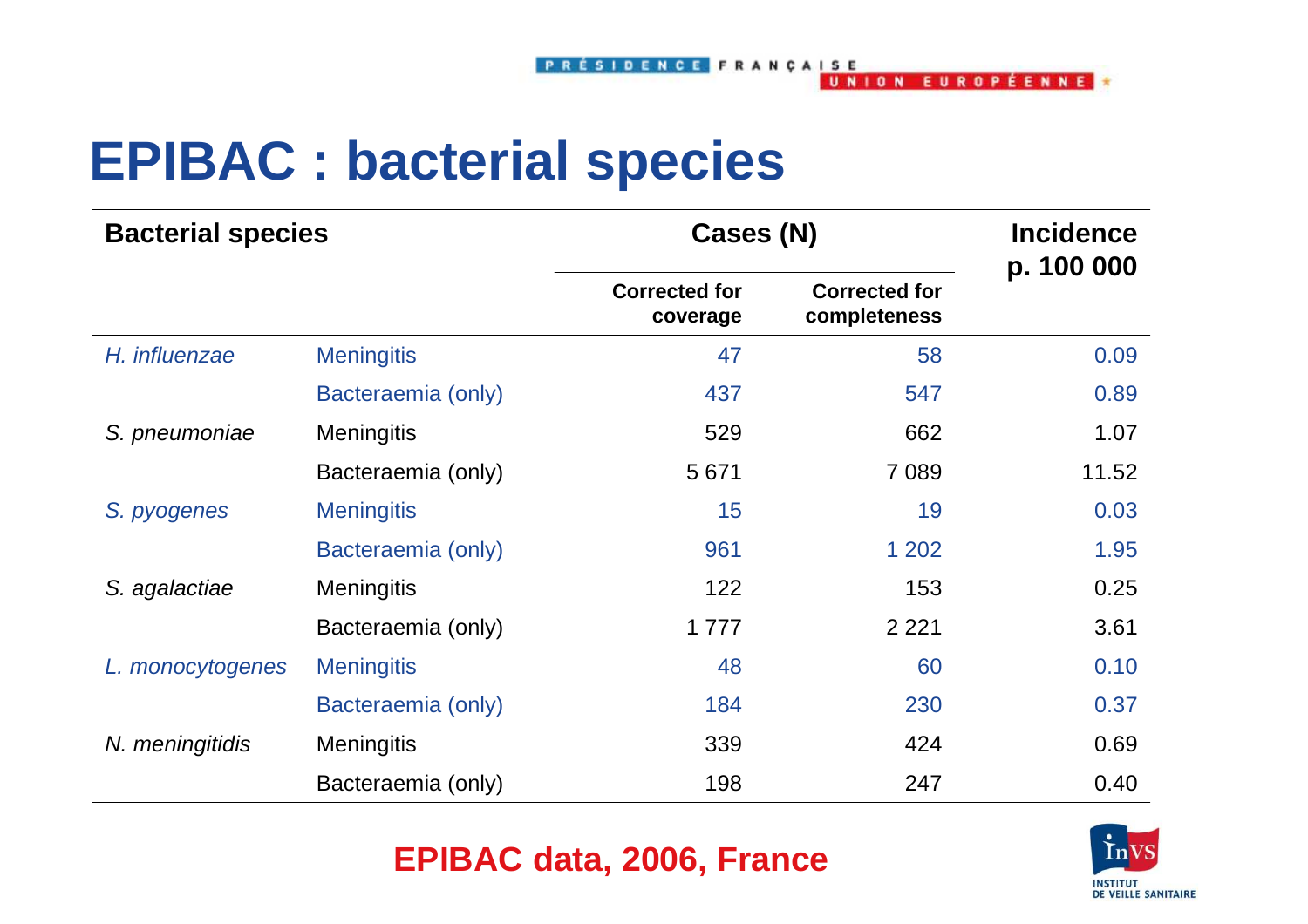**NION** 

EILB

 $\mathbf{a}$ 

## **EPIBAC : Streptococcus pneumoniae**



**New case estimates (N), invasive infections, by type of infection, 1987 – 2007, France** 

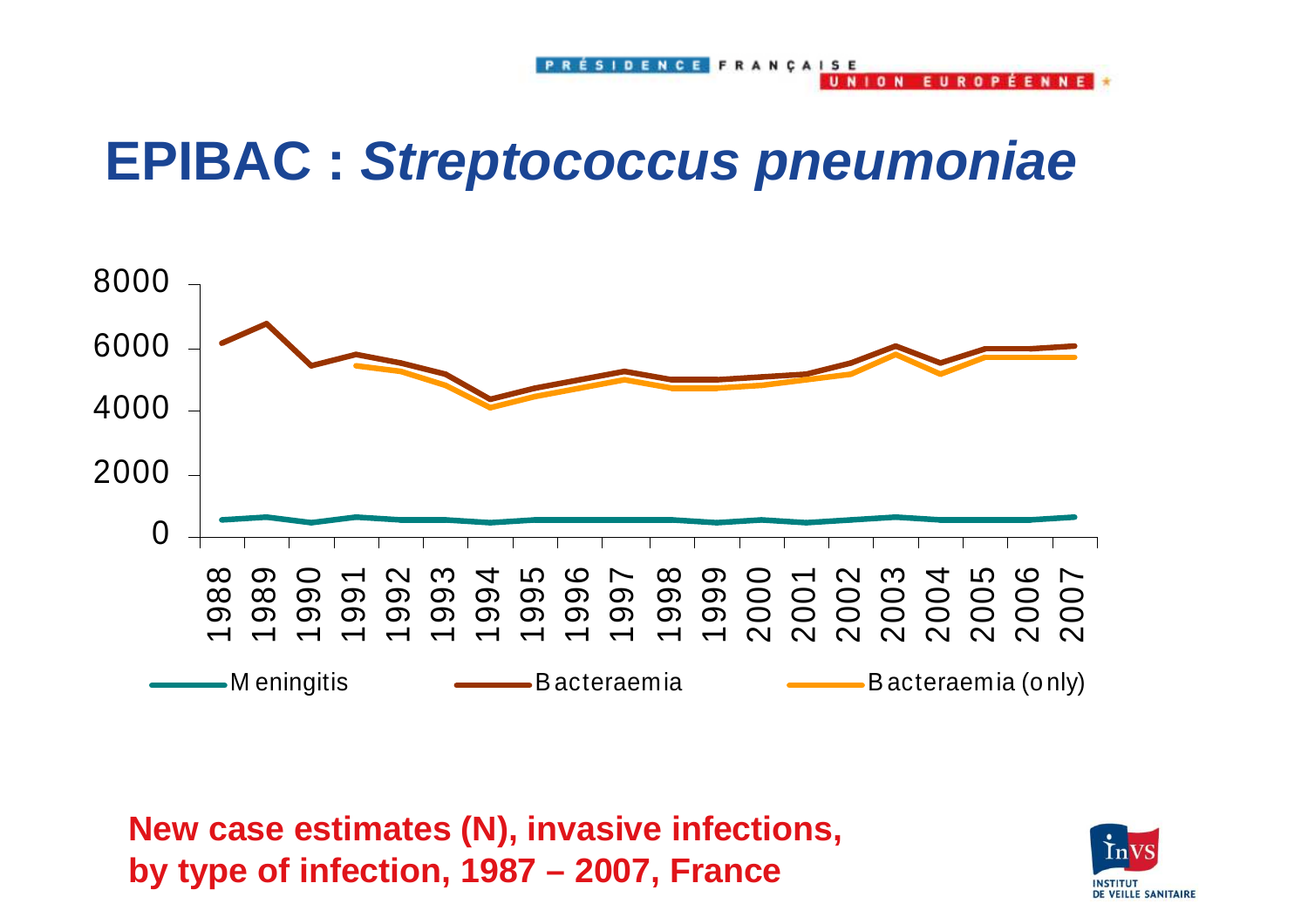**NION** 

EILB

 $\mathbf{r}$ 

**EENN** 

#### **EPIBAC : Streptococcus pneumoniae**



**Incidence of invasive infections, by class of age, 2007, France** 

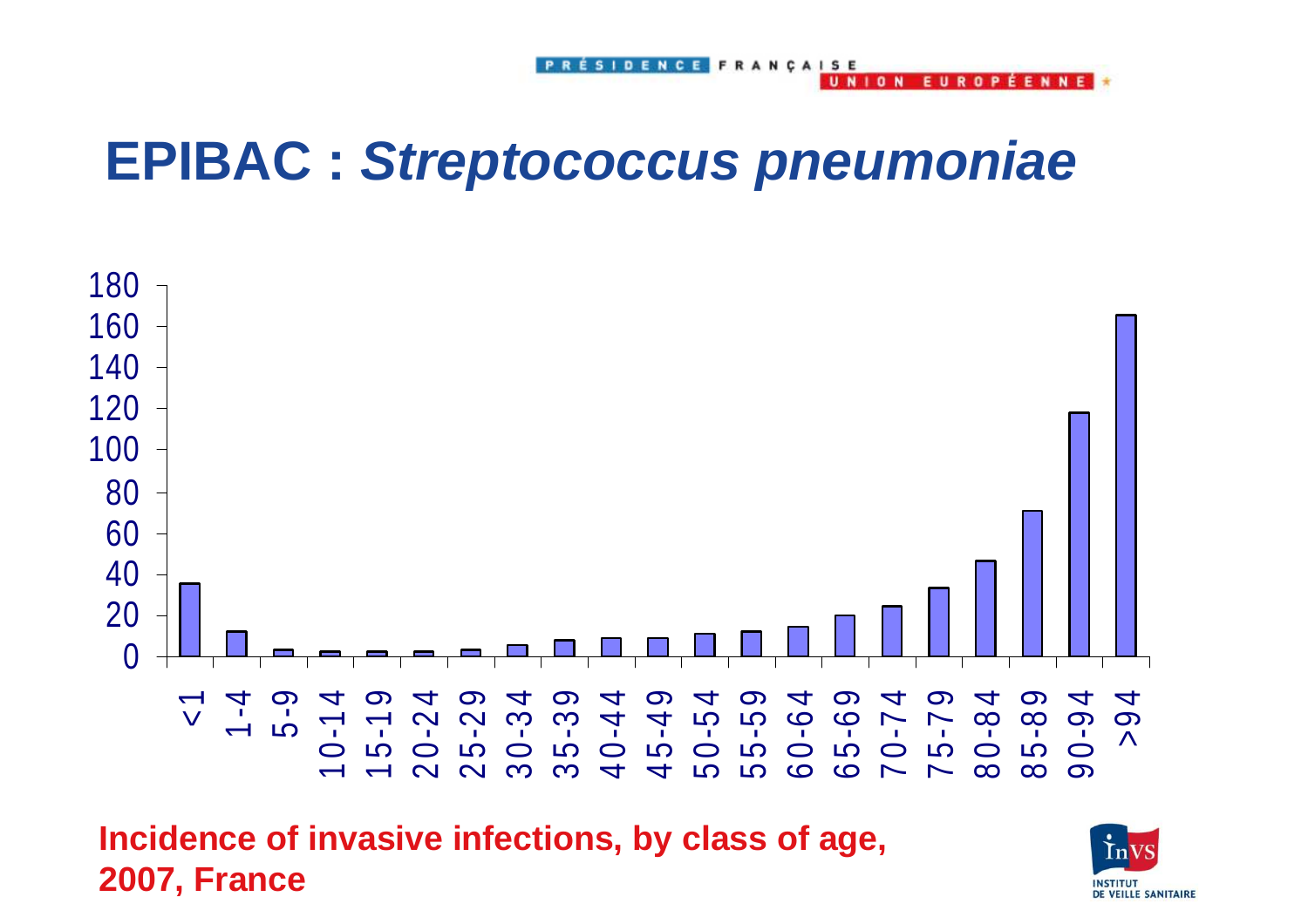## **EPIBAC : Streptococcus pneumoniae**



**Incidence of invasive infections among persons > 60 years, 1998 – 2007, France (corrected for coverage and completeness of reporting)** 

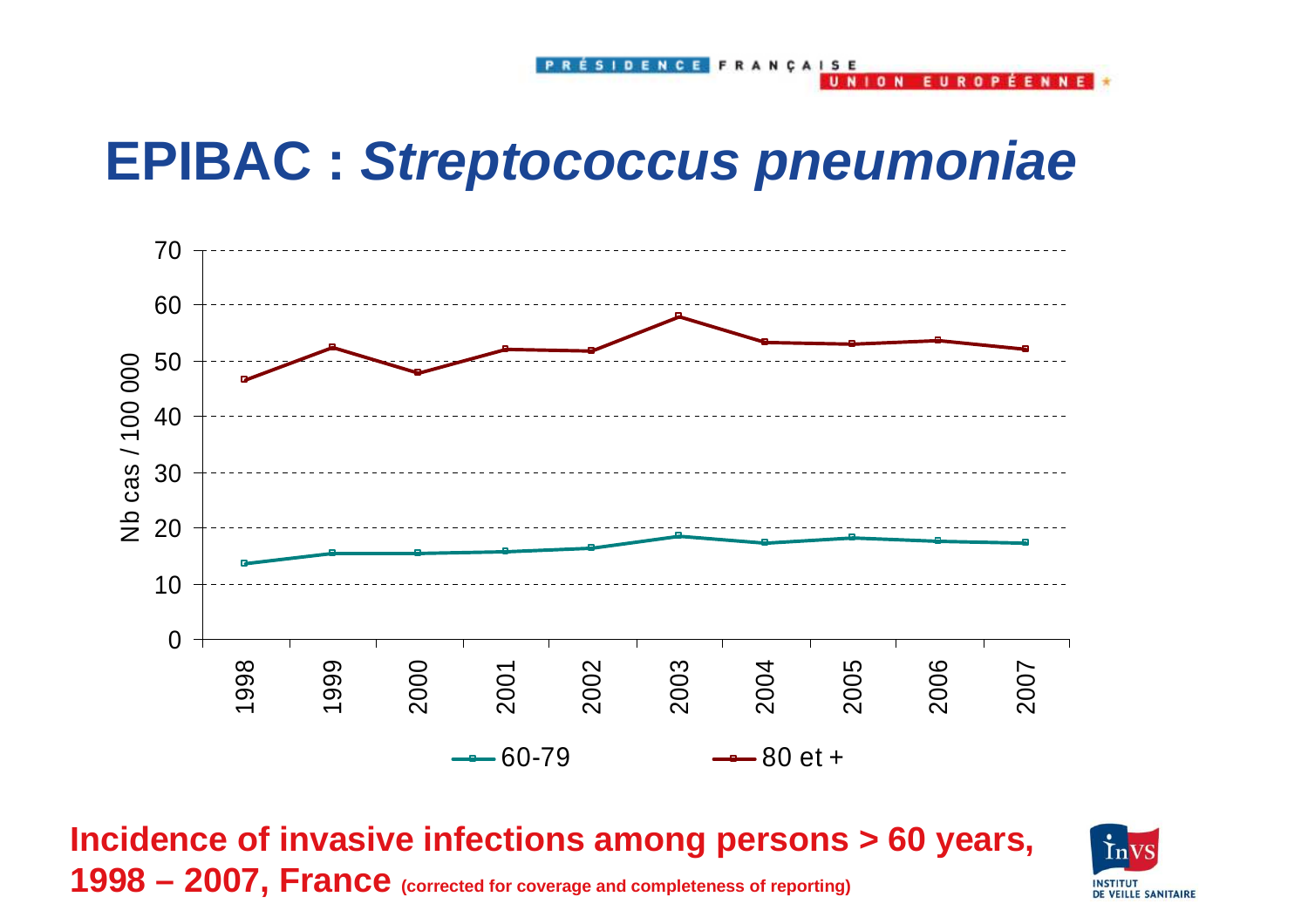#### PRÉSIDENCE FRANÇAISE UNION EUROPÉENNE

#### FIGURE 1

#### Country-specific annual rates of invasive group A streptococcal infection, 1990-2002



**Lamagni TL et al. Euroroundup: The epidemiology of severe Streptococcus pyogenes associated disease in Europe. Eurosurveillance 2005; 10(9). http://www.eurosurveillance.org/ViewArticle.aspx?ArticleId=563**

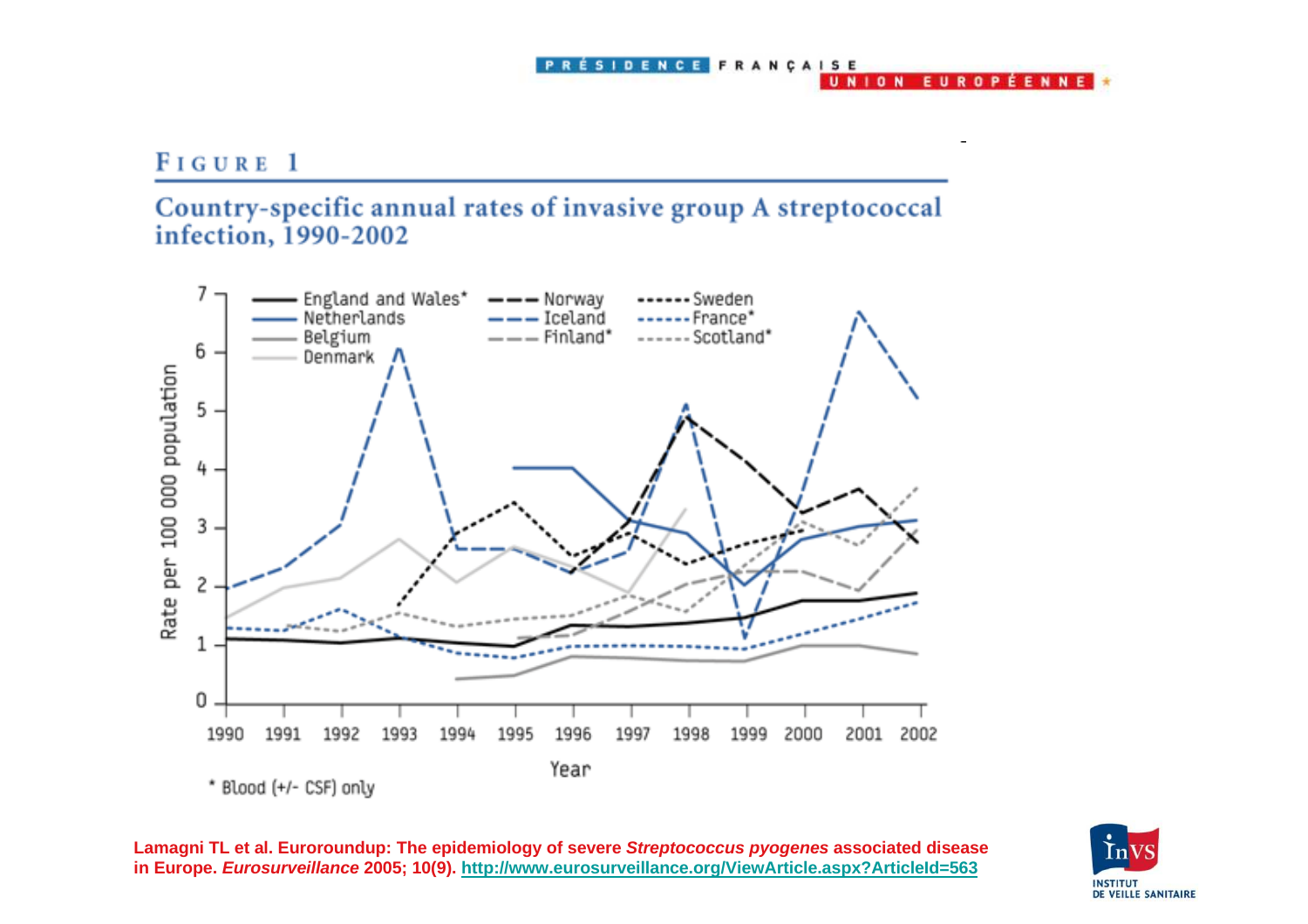## **EPIBAC : Streptococcus agalactiae (B)**



**New case estimates, invasive infections, by age, 1991 – 2007, France (corrected for coverage)** 



**FUROPFFNNF** 

**NION**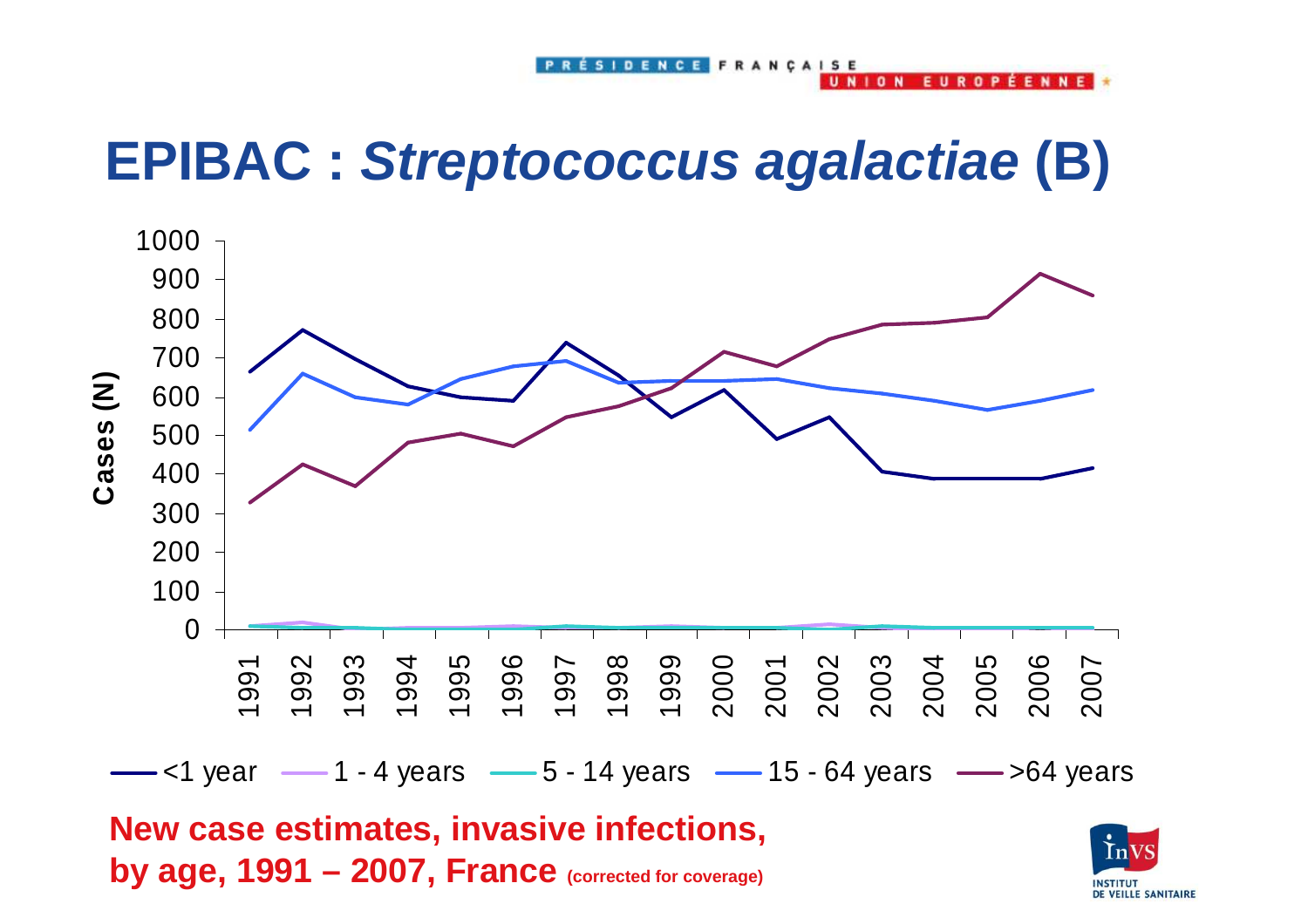## **EPIBAC : Streptococcus agalactiae (B)**



**Incidence of invasive infections among persons > 65 years, 1991 – 2007, France (corrected for coverage)** 



**FFNNF** 

 $\mathbf{a}$ 

 $1<sub>n</sub>$  N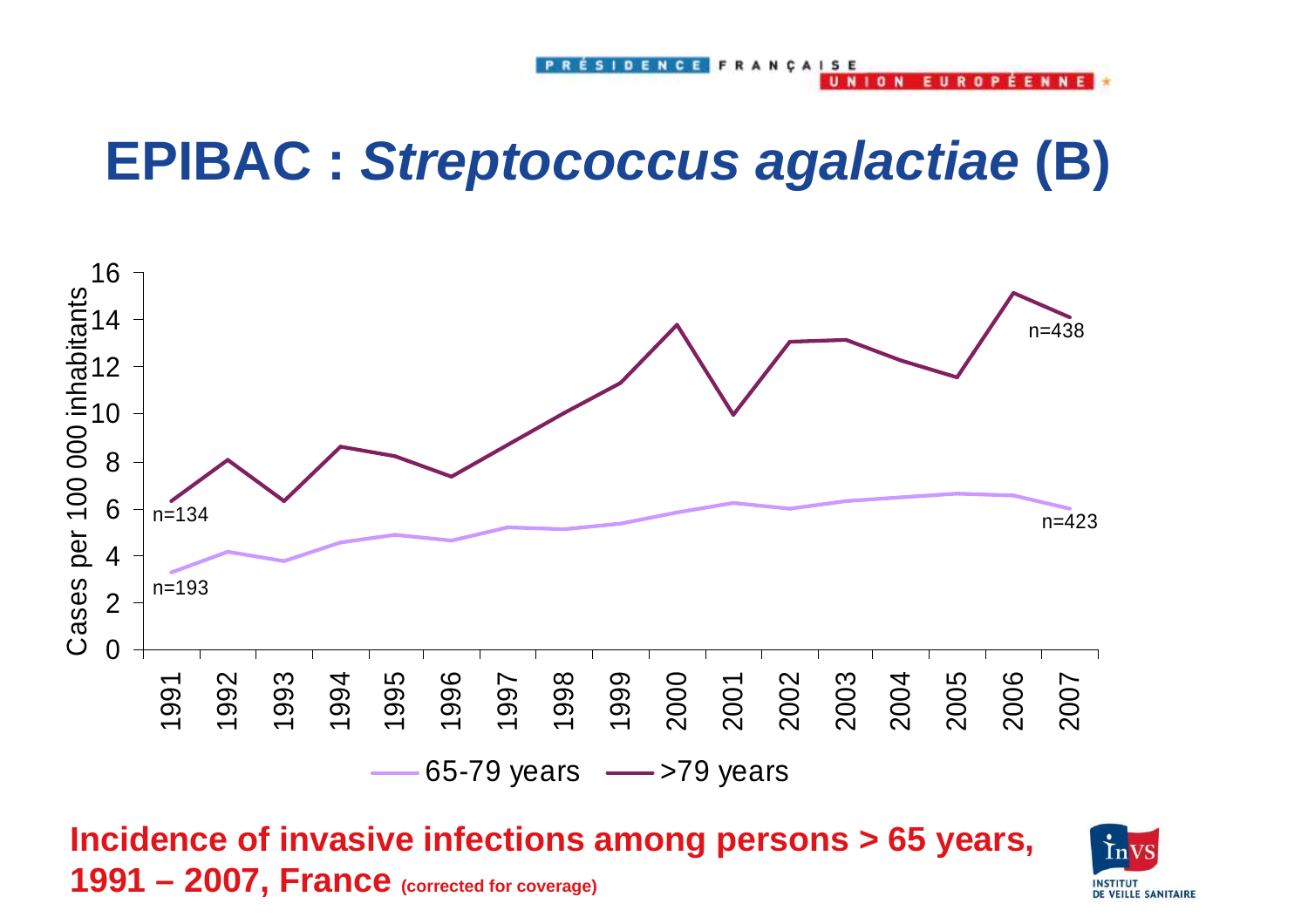## **DO, CNR : Neisseria meningitidis**



SIDENCE FRANCAISE

**NION** 

FILEND

**FFNN** 

**Incidence of N. meningitidis invasive infections, by serogroup, 1985 – 2007, France (corrected for completeness)** 

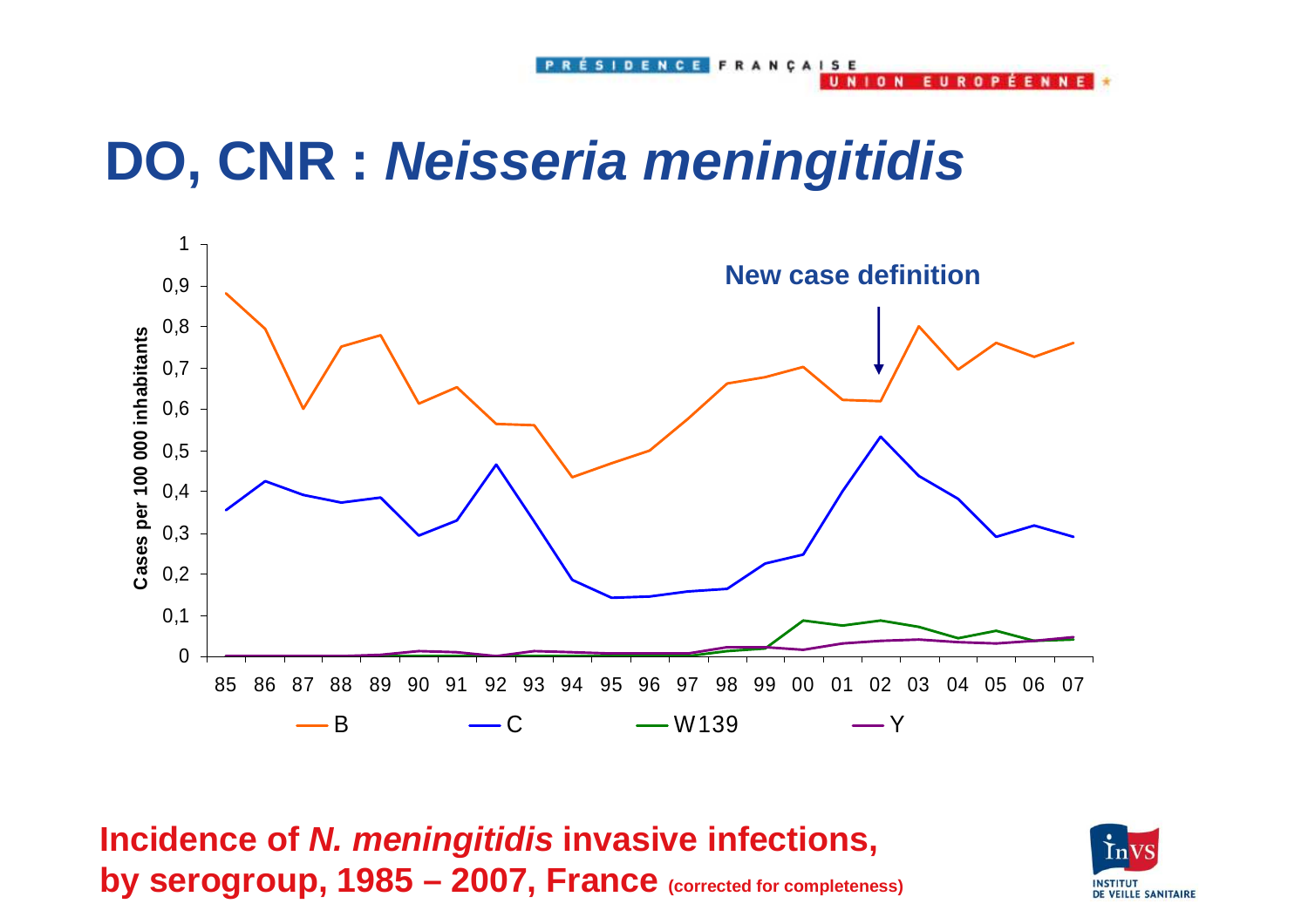## **DO, CNR : Neisseria meningitidis**



ÉSIDENCE FRANCAISE

**UNION** 

**FUROPFFNNF** 

**New cases of N. meningitidis invasive infections, by age, 1985 – 2007, France**